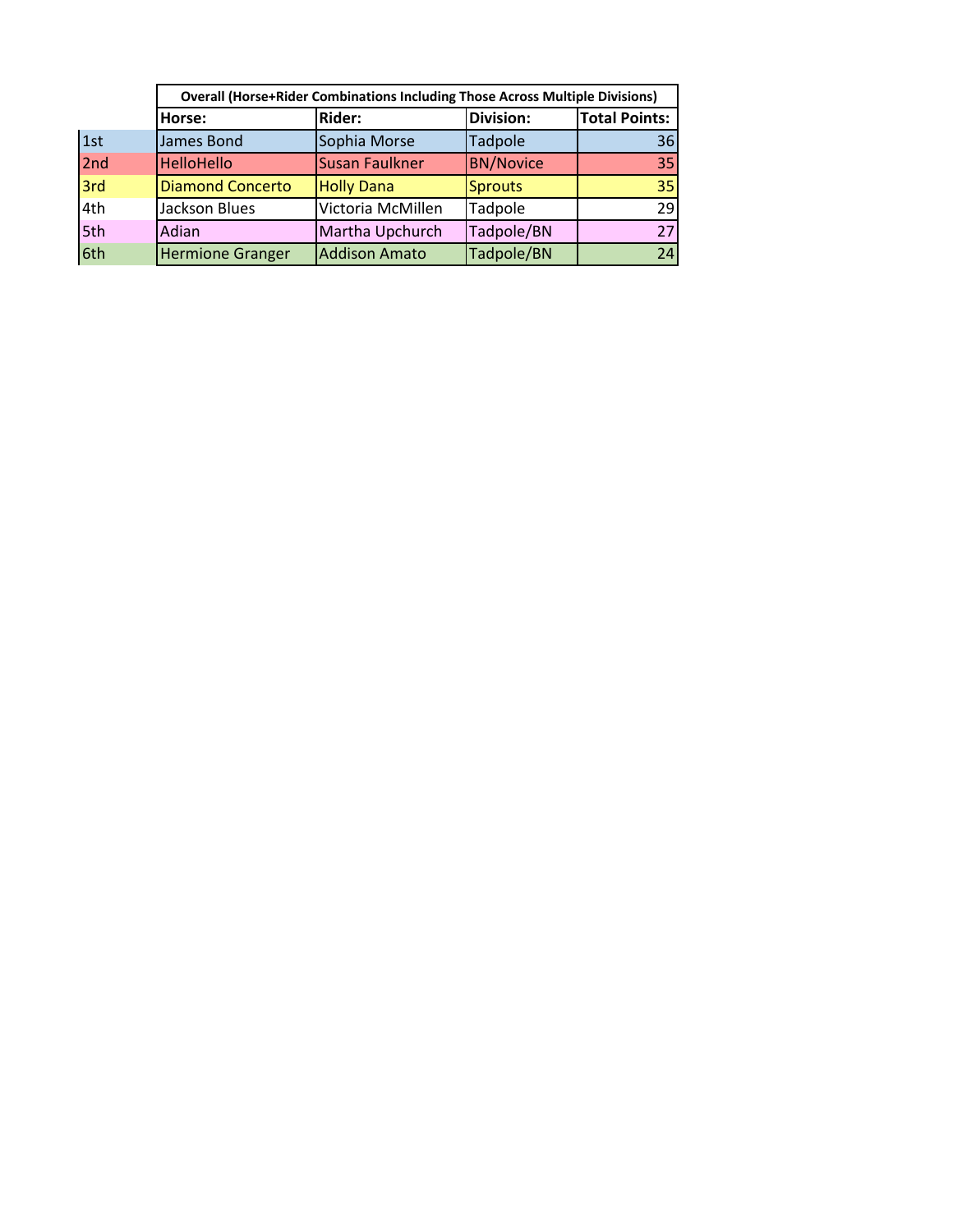|     | <b>Sprouts</b>    |                 |                          |     |                |                |             |     |     |                |                         |  |  |
|-----|-------------------|-----------------|--------------------------|-----|----------------|----------------|-------------|-----|-----|----------------|-------------------------|--|--|
|     | <b>First Name</b> | Last Name       | Horse:                   | Dec | Feb            | May            | July        | Aug | Oct | Nov            | TOTAL:                  |  |  |
| 1st | <b>Holly</b>      | Dana            | <b>Diamond Concerto</b>  | 8   | 3              | 3              | 3           | 6   | 8   | $\overline{4}$ | 35                      |  |  |
| 2nd | Sebastian         | <b>Howard</b>   | <b>Kung Fu Panda</b>     |     |                |                |             | 8   |     | 8              | 16                      |  |  |
| 3rd | Lila-Jane         | Potter          | <b>Sir Dreamy Eyes</b>   |     |                | 6              |             |     | 6   |                | 12                      |  |  |
| 4th | Sarah             | Foster          | Cailou                   |     | 8              |                |             |     |     |                | 8                       |  |  |
| 5th | Karla             | Zgutowicz       | Gryffindor               |     |                |                | 8           |     |     |                | 8                       |  |  |
| 6th | Sophia            | Mason           | <b>Misty</b>             |     |                |                |             | 8   |     |                | $\overline{8}$          |  |  |
|     | Sarah             | <b>Birkel</b>   | The Spotacular           |     |                | 8              |             |     |     |                | 8                       |  |  |
|     | Sophia            | Fortson         | Baystreet                |     |                |                |             |     | 8   |                | $\overline{8}$          |  |  |
|     | Mimi              | Phillips        | Moscato                  | 8   |                |                |             |     |     |                | $\overline{8}$          |  |  |
|     | Madison           | Sodhi           | <b>Enchanted Rocksie</b> |     |                | 8              |             |     |     |                | 8                       |  |  |
|     | Abby              | James           | Chateaux De              |     |                |                |             |     |     | 8              | 8                       |  |  |
|     |                   |                 | Shenandoah's Lady        |     |                |                |             |     |     |                |                         |  |  |
|     | Sloane            | Slie-Fox        | Slipper                  |     |                |                |             | 2   | 1   | 4              | 7                       |  |  |
|     | Melissa           | <b>Betz</b>     | Train                    | 6   |                |                |             |     |     |                | 6                       |  |  |
|     | Elizabeth         | Enloe           | Peachy Keen              | 4   | $\overline{2}$ |                |             |     |     |                | 6                       |  |  |
|     | Shyla             | Harter          | Cadence                  |     |                |                |             | 6   |     |                | 6                       |  |  |
|     | Elaine            | Hughes          | Simba                    | 6   |                |                |             |     |     |                | 6                       |  |  |
|     | Maradeth          | Leverett        | Carrier Tomcat           |     |                | 6              |             |     |     |                | $\overline{6}$          |  |  |
|     | Emily             | Parrick         | Promise                  |     |                |                | 6           |     |     |                | 6                       |  |  |
|     | Tracey            | Raasch          | <b>Sweet Dolchey</b>     |     |                |                |             |     | 6   |                | 6                       |  |  |
|     | Susan             | Shelton         | Davo                     | 6   |                |                |             |     |     |                | 6                       |  |  |
|     | Ryder             | Hays            | <b>Starburst Benny</b>   |     |                |                |             |     |     | 6              | 6                       |  |  |
|     | Skylar            | Rowan           | LLS Jargeau              |     |                |                |             |     |     | 6              | 6                       |  |  |
|     | Margaret          | Armendariz      | <b>FLP Lalique</b>       |     |                |                | $\mathbf 1$ | 4   |     |                | $\overline{\mathbf{5}}$ |  |  |
|     | Cortlyn           | Brown           | Paiasolo                 |     |                |                |             |     | 5   |                | $\overline{5}$          |  |  |
|     | Gwendolyn         | Dean            | Arabella Figg            |     |                |                |             |     | 5   |                |                         |  |  |
|     | Lori              | Ellenburg       | BF Back In A Flash       |     |                |                |             |     | 5   |                | $\overline{\mathbf{5}}$ |  |  |
|     | Rileigh           | Evans           | <b>G Melchior G</b>      |     |                |                |             |     | 5   |                | 5                       |  |  |
|     | Declan            | Holmes          | Abracadabra              |     |                |                |             | 5   |     |                | $\overline{5}$          |  |  |
|     | Gray              | Hudgins         | <b>Fiery Blaze</b>       |     |                | 5              |             |     |     |                | 5                       |  |  |
|     | Ayaan             | Mehta           | Magnus                   |     |                |                |             | 5   |     |                | 5                       |  |  |
|     | Stevens           | Moseley         | <b>Strawberry Chrome</b> |     |                | 5              |             |     |     |                | $\overline{5}$          |  |  |
|     | Charlotte         | O'neal          | Mocha Latte              |     |                |                | 5           |     |     |                | $\overline{5}$          |  |  |
|     | Charlotte         | O'neal          | Out of This World        | 4   |                | $\overline{1}$ |             |     |     |                | $\overline{\mathbf{5}}$ |  |  |
|     | Erin              | Stormont        | Double The Wager         | 5   |                |                |             |     |     |                | 5                       |  |  |
|     | Colby             | Towle           | Deniro                   | 5   |                |                |             |     |     |                | $\overline{5}$          |  |  |
|     |                   |                 | Sweet Georgia            |     |                |                |             |     |     |                |                         |  |  |
|     | Ashton            | Zullo           | <b>Brown</b>             | 5   |                |                |             |     |     |                | 5                       |  |  |
|     | Laurie            | Wettstone       | Poker Face               |     |                |                |             |     |     | 5              | 5                       |  |  |
|     | Catherine         | Placenik        | Paint By Numbers         |     |                |                |             |     |     | 5              | $\overline{\mathbf{5}}$ |  |  |
|     | Kristin           | Astle           | Salt Wells Kestrel       |     |                |                | 4           |     |     |                | $\overline{\mathbf{4}}$ |  |  |
|     | Liz               | <b>Bartlett</b> | Little Lion Man          | 4   |                |                |             |     |     |                | 4                       |  |  |
|     |                   |                 | Haymars Paint by         |     |                |                |             |     |     |                |                         |  |  |
|     | Edward            | Basl            | <b>Numbers</b>           |     |                | 4              |             |     |     |                | 4                       |  |  |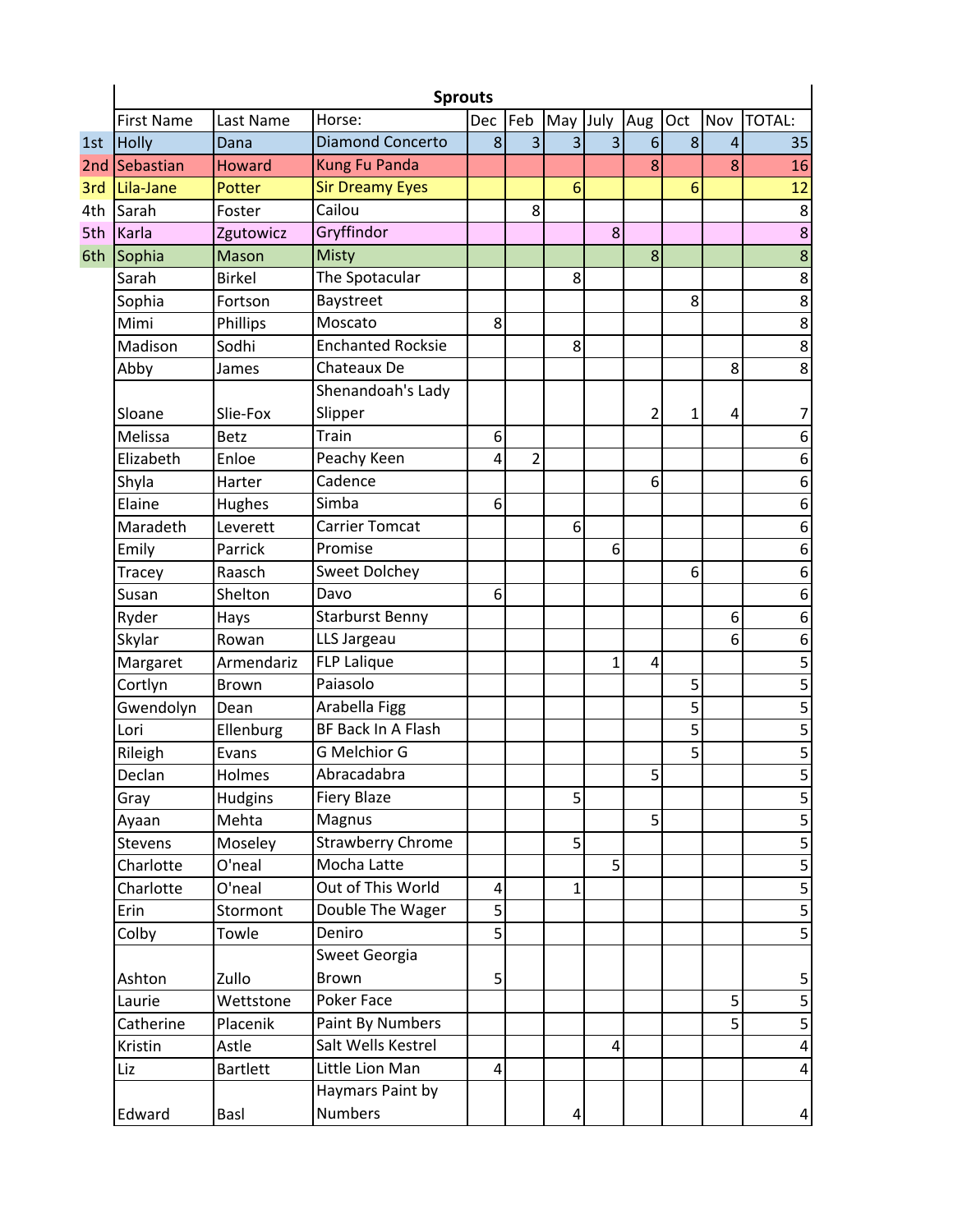| Ella           | Harris          | Mr. Mojo Rising            |                |   |                |              | 4            |                | 4              |
|----------------|-----------------|----------------------------|----------------|---|----------------|--------------|--------------|----------------|----------------|
| Michelle       | Lee             | London                     |                | 4 |                |              |              |                | 4              |
| Kolbe          | Nelson          | Forrest Jump               |                |   |                | 4            |              |                | 4              |
| Claire         | Faithful        | Just Dreamin'              |                | 3 |                |              |              |                | 3              |
| Anna-Grace     | Hickman         | <b>Four Heavens Sake</b>   | 3              |   |                |              |              |                | 3              |
| Michele        | Poulter         | Katie                      |                |   |                | 3            |              |                | $\overline{3}$ |
| Morgan         | Spring          | Macaroni                   | 3              |   |                |              |              |                | $\overline{3}$ |
| Molly          | Monahan         | Celestial (Skye)           |                |   |                |              |              | 3              | $\overline{3}$ |
| Emily          | Lemmond         | <b>Bleu Lily</b>           |                |   |                |              |              | 3              | 3              |
| Laila          | Alexander       | Dilly                      |                | 1 |                |              |              | $\overline{1}$ | $\overline{2}$ |
| Shaina         | Gilger          | Casanova                   | $\overline{2}$ |   |                |              |              |                | $\overline{2}$ |
| Kelsie         | Johns           | <b>Bullet Proof Kitten</b> |                |   | $\overline{2}$ |              |              |                | $\overline{2}$ |
| Megan          | Lapkoff         | Mr. Phantom                |                | 2 |                |              |              |                | $\overline{2}$ |
| Abigail        | <b>Bennett</b>  | <b>STORMIN HOT</b>         |                |   |                |              |              | $\overline{c}$ | $\overline{2}$ |
| Catherine      | Goosmann        | Another Irish              |                |   |                |              |              | $\overline{2}$ | $\overline{2}$ |
| Michele        | Clark           | Spinnacker III             | $\mathbf{1}$   |   |                |              |              |                | $\mathbf{1}$   |
| Audrey         | Delap           | Mousketeer                 |                |   |                |              | 1            |                | 1              |
| Lily           | Galvarino       | Cowgirl Up                 |                |   | 1              |              |              |                | 1              |
| Ryla           | Hall            | Mischief Managed           |                |   | 1              |              |              |                | 1              |
| Anora          | <b>Jucknies</b> | Lilly                      | $\mathbf{1}$   |   |                |              |              |                | 1              |
| Susan          | <b>Kraus</b>    | Firefly                    | 1              |   |                |              |              |                | 1              |
| Penelope       | Lee             | Belle of the Ball          |                |   | $\mathbf{1}$   |              |              |                | 1              |
| <b>Stevens</b> | Moseley         | Cisco                      |                |   |                |              | $\mathbf{1}$ |                | 1              |
| Kaarthik       | Sribalusu       | Taco Bout a Problem        |                |   | 1              |              |              |                | 1              |
| <b>Beth</b>    | Stelzleni       | FGF Fly Off                |                |   | $\mathbf{1}$   |              |              |                | 1              |
| Anna           | Tomasetti       | Waco #9                    |                |   |                | $\mathbf{1}$ |              |                | 1              |
| Ryla           | Hall            | Figment of my              |                |   |                |              |              | $\overline{1}$ | 1              |
| Marley         | Kaune           | Make It Happen             |                |   |                |              |              | $\overline{1}$ | 1              |
| Katie          | Forrest         | PLATINUM EDITION           |                |   |                |              |              | $\overline{1}$ | $\mathbf{1}$   |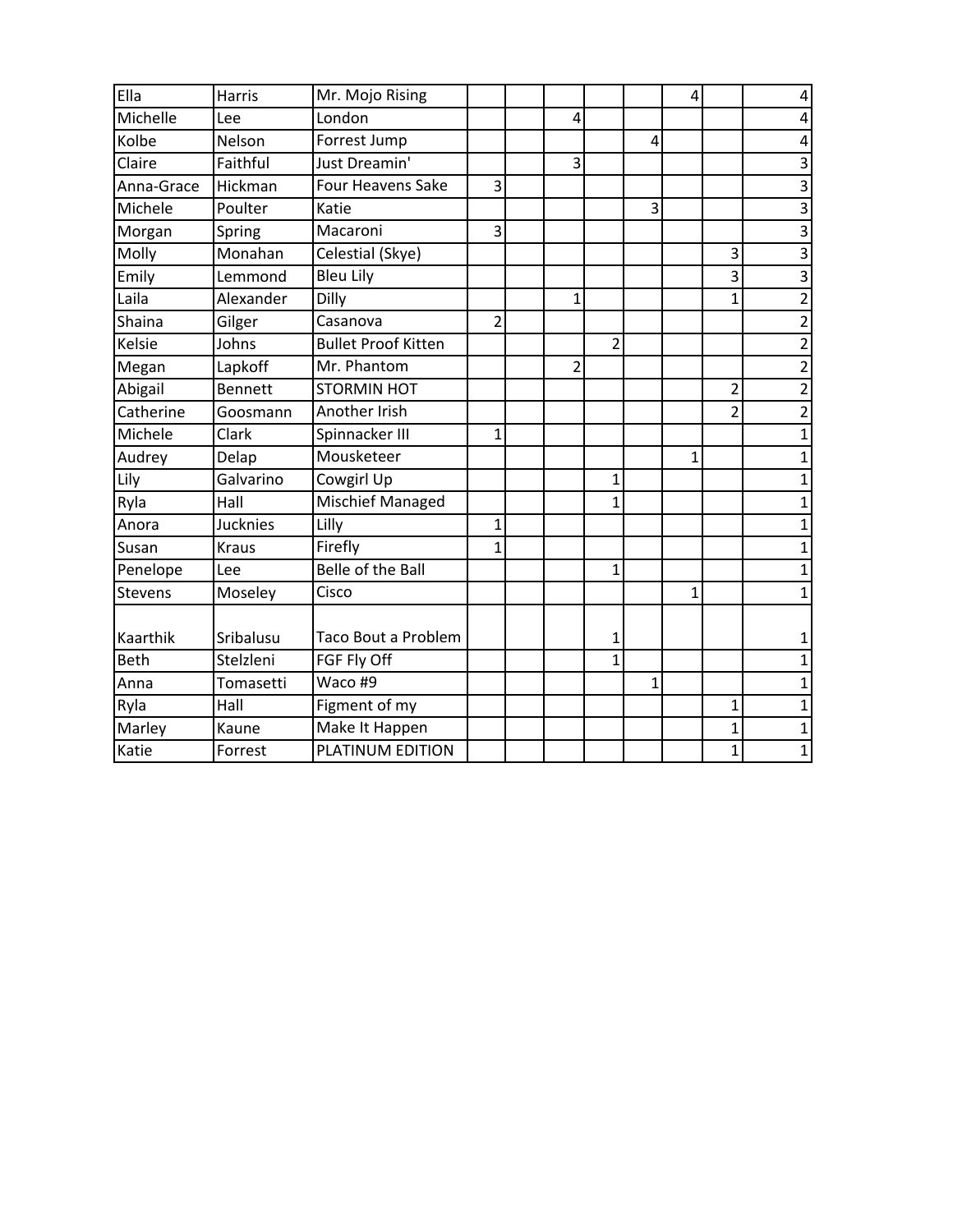|     | <b>Tadpole</b>    |                 |                               |     |              |                |              |                |     |                |                         |
|-----|-------------------|-----------------|-------------------------------|-----|--------------|----------------|--------------|----------------|-----|----------------|-------------------------|
|     | <b>First Name</b> | Last Name       | Horse:                        | Dec | Feb          | May July       |              | Aug            | Oct | Nov            | <b>TOTAL:</b>           |
| 1st | Sophia            | <b>Morse</b>    | <b>James Bond</b>             |     | 6            | 5              | 8            | 3              | 6   | 8              | 36                      |
| 2nd | Victoria          | <b>McMillen</b> | <b>Jackson Blues</b>          |     |              | 6              | 3            | 8              | 4   | 8              | 29                      |
| 3rd | <b>Martha</b>     | <b>Upchurch</b> | <b>Adian</b>                  | 8   | 5            |                |              |                | 8   | 5              | 26                      |
| 4th | Adie              | Raycraft        | Micah                         |     |              | 1              | 6            |                | 5   | 6              | 18                      |
| 5th | Sebastian         | Howard          | <b>Weekend at Bernie's</b>    | 6   | 6            | 5              |              |                |     |                | 17                      |
| 6th | Jocelyn           | <b>Thomas</b>   | Emmanuel                      |     |              | 8              | 4            |                |     |                | 12                      |
|     | Addison           | Amato           | Hermione Granger              | 5   | 3            | $\mathbf 1$    | 3            |                |     |                | 12                      |
|     | Tonya             |                 | Cummins ArmaJump4Joy Longwood |     |              |                |              | 6              | 5   |                | 11                      |
|     | Elizabeth         | Enloe           | Peachy Keen                   |     |              | 1              | 5            | 5              |     |                | 11                      |
|     | Alexandra         | Mottershead     | Bentley                       |     | 4            |                |              |                |     | 6              | 10                      |
|     | Laurie            | Wettstone       | Remington Steele              |     |              |                | $\mathbf{1}$ |                | 8   |                | 9                       |
|     | <b>Beth</b>       | Allen           | Fernhill Cowboy               |     |              |                |              | 8              |     |                | $\overline{8}$          |
|     | Annabelle         | Beeson          | My Nightengale                | 8   |              |                |              |                |     |                | $\overline{8}$          |
|     | Caroline          | <b>Boese</b>    | <b>Stonington Blue</b>        |     | 8            |                |              |                |     |                | $\bf 8$                 |
|     | Meg               | <b>Bowers</b>   | Katano                        |     |              |                | 8            |                |     |                | 8                       |
|     | Katherine         | DeLaney         | <b>Quality Dynamite</b>       |     | 8            |                |              |                |     |                | $\overline{8}$          |
|     | Hannah            | Jungling        | Miss Petunia                  |     | 8            |                |              |                |     |                | $\overline{8}$          |
|     | Dominique         | Matos           | Weight of the World           |     |              | 8              |              |                |     |                | $\overline{8}$          |
|     | Susan             | Shelton         | Ziva                          | 8   |              |                |              |                |     |                | $\overline{\mathbf{8}}$ |
|     | Laura             | Tilbury         | Captain Jack                  |     | 8            |                |              |                |     |                | 8                       |
|     | Merance           | Adams           | Revelation                    | 6   |              | 1              |              |                |     |                | $\overline{7}$          |
|     | Kaitlyn           | Ingraham        | The Champagne                 |     |              |                |              |                | 3   | 4              | $\overline{7}$          |
|     | Amanda            | Palmer          | Freya                         | 3   |              | 4              |              |                |     |                | $\overline{7}$          |
|     | Elizabeth         | <b>Brennan</b>  | <b>Throw Down</b>             | 4   | $\mathbf{1}$ |                |              |                |     | $\mathbf 1$    | 6                       |
|     | Caitlin           | Buchanan        | Mambo No. 5                   |     | 6            |                |              |                |     |                | 6                       |
|     | Lucy              | Greene          | Sinderella                    |     |              |                |              |                | 6   |                | 6                       |
|     | Linda             | Hickey          | Sir Malachy                   | 6   |              |                |              |                |     |                | 6                       |
|     | Jenny             | Kaeppler        | Picasso                       |     |              |                | 6            |                |     |                | 6                       |
|     | Holly             | Riportella      | <b>Absolut Monster</b>        |     | 6            |                |              |                |     |                | 6                       |
|     | Susan             | Thomas          | Only Gold Buys Gucci          |     |              |                |              | $6 \mid$       |     |                | 6                       |
|     | Kasyn             | Vannier         | Red with Envy                 |     | 6            |                |              |                |     |                | $\boldsymbol{6}$        |
|     | Addison           | Amato           | <b>Starburst Benny</b>        |     | 5            |                |              |                |     |                | $\overline{5}$          |
|     | Kay               | Greene          | <b>Omission Impossible</b>    | 5   |              |                |              |                |     |                | 5                       |
|     | Logan             | Harris          | Cabin Crimson LH              | 5   |              |                |              |                |     |                | $\overline{5}$          |
|     | Jordyn            | <b>Jenkins</b>  | Pascovas Sparky               |     | 5            |                |              |                |     |                | 5                       |
|     | Dianne            | May             | Gilligan                      |     |              |                | 5            |                |     |                | $\overline{5}$          |
|     | Gray              | Norvell         | Fitz                          |     | 5            |                |              |                |     |                |                         |
|     | Savannah          | Smith           | Pastor Van                    |     |              |                |              | 5              |     |                | 5                       |
|     | McKenna           | Sykora          | Century Hills Taylor          |     |              |                |              |                |     | $\overline{5}$ | $\overline{\mathbf{5}}$ |
|     | Julia             | <b>Bulkeley</b> | King Maker WE                 | 4   |              |                |              |                |     |                | $\overline{\mathbf{4}}$ |
|     | Lara              | Cassidy         | <b>CBMF Night Rhapsody</b>    |     |              |                |              | $\overline{4}$ |     |                | $\overline{\mathbf{4}}$ |
|     | Tawn              | Edwards         | The Teuff Way                 | 4   |              |                |              |                |     |                | $\overline{\mathbf{4}}$ |
|     | Raegan            | Hornfeck        | <b>Legendary Spots</b>        |     |              |                | 4            |                |     |                | 4                       |
|     | <b>Theresa</b>    | Hubbell         | <b>Summation Time</b>         | 3   |              |                |              |                |     | $1\vert$       | $\overline{\mathbf{4}}$ |
|     | Georgia           | Krendel         | <b>Black Tie Affair</b>       |     |              | $\overline{4}$ |              |                |     |                | $\vert 4 \vert$         |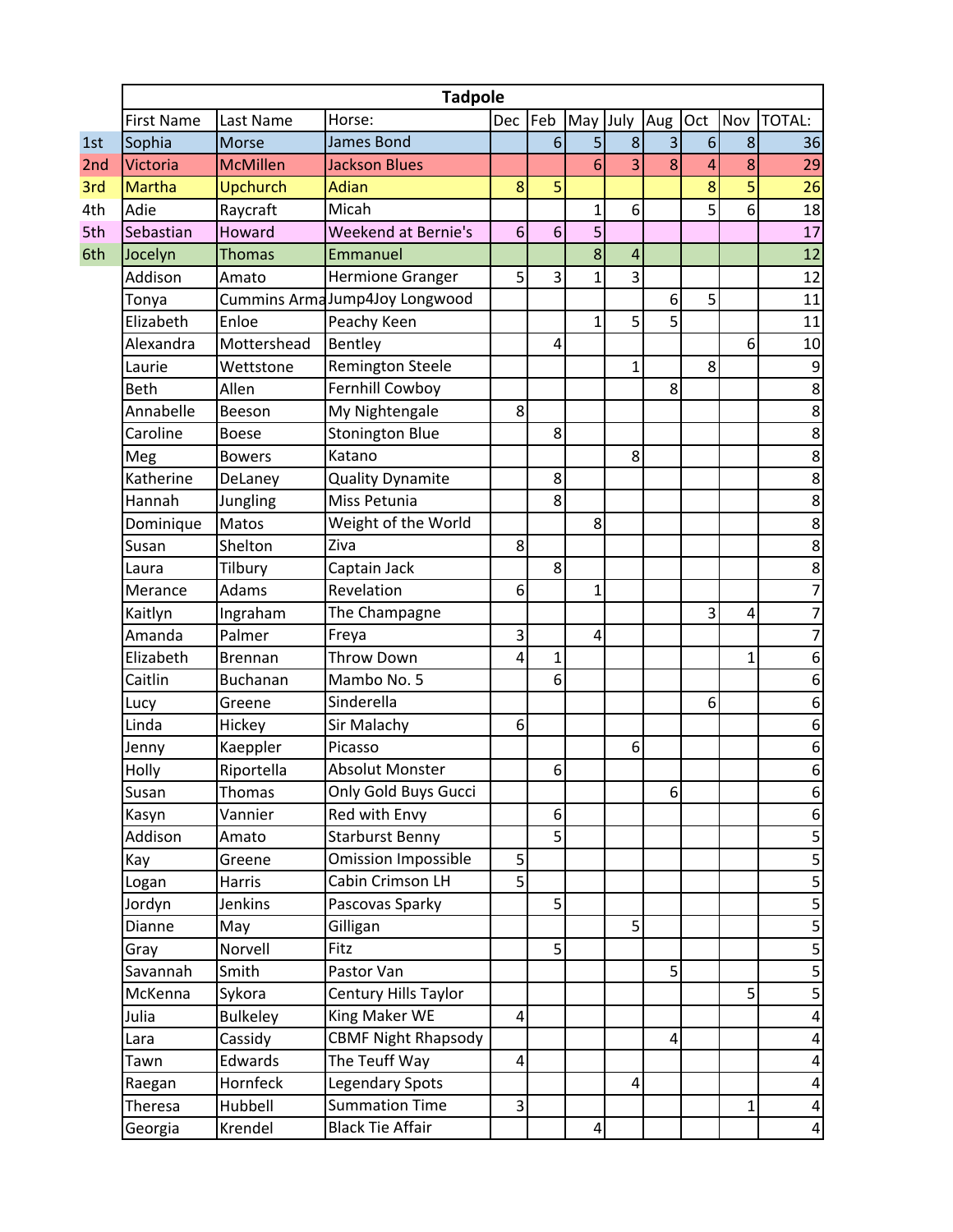| <b>Brittany</b> | Poole                             | <b>Taxbreak</b>              |                |                         |                |                |                | 4              |                |                         |
|-----------------|-----------------------------------|------------------------------|----------------|-------------------------|----------------|----------------|----------------|----------------|----------------|-------------------------|
| Jamie           | Roof                              | <b>Rain Ruler</b>            |                |                         |                |                | 4              |                |                | 4                       |
| Susan           | Shelton                           | Juniors Day                  |                | 4                       |                |                |                |                |                | 4                       |
| Taylor          | Smith                             | <b>Kiss My Sass</b>          |                | 4                       |                |                |                |                |                | 4                       |
| Kenton          | Willard                           | One Fine Bay                 |                | 4                       |                |                |                |                |                | 4                       |
| Heidi           | Gyselinck                         | <b>Bricktop</b>              |                |                         |                |                |                |                | 4              | 4                       |
| Annika          | DeVol                             | Sweet Alfalfa                |                |                         |                |                | 3              |                |                | 3                       |
| Taylor          | Fordney                           | Bonnaroo                     |                |                         | 2              |                |                |                | 1              | $\overline{3}$          |
| Allison         | Graham                            | <b>Strawberry Chrome</b>     |                | 3                       |                |                |                |                |                | $\overline{\mathbf{3}}$ |
| Mary            | <b>Hampton Cottil Star Quincy</b> |                              |                |                         |                |                |                | 3              |                | $\overline{3}$          |
| Cynthia         | Holbrook                          | <b>Sweet Pea</b>             |                |                         |                |                |                | $\mathbf{1}$   | $\overline{2}$ | $\overline{3}$          |
| Carter          | Hudgins                           | Coosa, The Big Orange        |                | 3                       |                |                |                |                |                | $\overline{\mathbf{3}}$ |
| Elaine          | Hughes                            | Simba                        |                |                         | $\mathbf 1$    |                |                | $\overline{c}$ |                | 3                       |
| <b>Nieve</b>    | Leyne                             | A Boy Named Sue              |                |                         | 3              |                |                |                |                | $\overline{\mathbf{3}}$ |
| Emma            | Mendoza                           | Sinderella                   |                |                         | 3              |                |                |                |                | 3                       |
| Makenzye        | Pevny                             | Just Between Us              | 3              |                         |                |                |                |                |                | $\overline{3}$          |
| Colleen         | Rutledge                          | <b>Covert Action</b>         |                | 3                       |                |                |                |                |                | $\overline{\mathbf{3}}$ |
| Katherine       |                                   | Westmoreland Mischevious Dan |                |                         |                |                | 2              |                | 1              | $\overline{3}$          |
| Cord            | Flora                             | Parfair                      |                |                         |                |                |                |                | 3              | $\overline{\mathbf{3}}$ |
| Tameka          | Clairborne                        | Devine Intervention          |                |                         |                |                |                |                | 3              | $\overline{3}$          |
| <b>Bonnie</b>   | <b>Bragdon</b>                    | Ravi                         |                | 1                       | 1              |                |                |                |                | $\overline{2}$          |
| Ella            | Coursey                           | Pocomotion                   |                |                         |                |                | $\overline{2}$ |                |                | $\overline{2}$          |
| Rebecca         | <b>Duke</b>                       | My Prince Charming           |                | $\overline{\mathbf{c}}$ |                |                |                |                |                | $\overline{\mathbf{c}}$ |
| Anna Grace      | Hickman                           | <b>Four Heavens Sake</b>     |                | 1                       | 1              |                |                |                |                | $\overline{c}$          |
| Skye            | Hulon                             | Oz The Great and             | $\mathbf{1}$   |                         | 1              |                |                |                |                | $\overline{c}$          |
| Rianna          | Jefferson                         | Topaz                        |                |                         |                | $\overline{2}$ |                |                |                | $\overline{c}$          |
| Cameron         | MacLeod                           | <b>Regal Blue</b>            |                |                         | $\overline{2}$ |                |                |                |                | $\overline{c}$          |
| Lorna           | Mathias                           | <b>Sweet Pea</b>             |                | $\overline{2}$          |                |                |                |                |                | $\overline{\mathbf{c}}$ |
| Sydney          | Meacham                           | Alpine Son                   | $\overline{2}$ |                         |                |                |                |                |                | $\overline{2}$          |
| Lauren          | <b>Myers</b>                      | Rafikki                      |                | 2                       |                |                |                |                |                | $\overline{c}$          |
| Taylor          | Oxley                             | Out of This World            |                |                         |                | 1              |                |                | 1              | $\overline{2}$          |
| Lara            | Shelnutt                          | Poppyfields Tiger            | $\overline{2}$ |                         |                |                |                |                |                | $\overline{a}$          |
| Collins         | Zgutowicz                         | <b>Bucks Well Spent</b>      |                |                         |                | $\overline{2}$ |                |                |                | $\overline{2}$          |
| Katie           | Johnson                           | Kashmir                      |                |                         |                |                |                |                | $\overline{2}$ | $\overline{c}$          |
| Jared           | <b>Beasley</b>                    | No Fawkes Given              |                |                         |                | $\mathbf 1$    |                |                |                | 1                       |
| Katie           | Bell                              | Roxy                         |                |                         |                | 1              |                |                |                | $\mathbf{1}$            |
| Emma            | Bozeman                           | Adanac                       |                |                         |                |                | 1              |                |                | $\mathbf 1$             |
| Elizabeth       | Brennan                           | Throwdown                    |                |                         |                |                |                | 1              |                | 1                       |
| April           | Crawford                          | <b>Blitzkrieg</b>            | $\mathbf{1}$   |                         |                |                |                |                |                | $\mathbf{1}$            |
| Isabella        | Crouse                            | Lincoln                      |                |                         |                |                | $\mathbf 1$    |                |                | 1                       |
| Maddie          | Davis                             | Me Oh My                     |                |                         |                |                |                | $\mathbf 1$    |                | 1                       |
| Karinn          | Delap                             | Gryffindor                   |                |                         |                |                |                | 1              |                | $\mathbf{1}$            |
| Caroline        | Duke                              | Ochwalkee Clyde              |                | 1                       |                |                |                |                |                | 1                       |
| Emma            | Eichner                           | Irish                        |                |                         |                | 1              |                |                |                | $\mathbf{1}$            |
| Riley           | Fitzgerald                        | One Chance Fancy             |                | 1                       |                |                |                |                |                | 1                       |
| Lenora          | Floyd                             | Elderglens Amelia            |                | $\mathbf 1$             |                |                |                |                |                | $\mathbf{1}$            |
| Jennifer        | Fordham                           | Apache                       |                |                         |                |                | $\mathbf{1}$   |                |                | $\mathbf 1$             |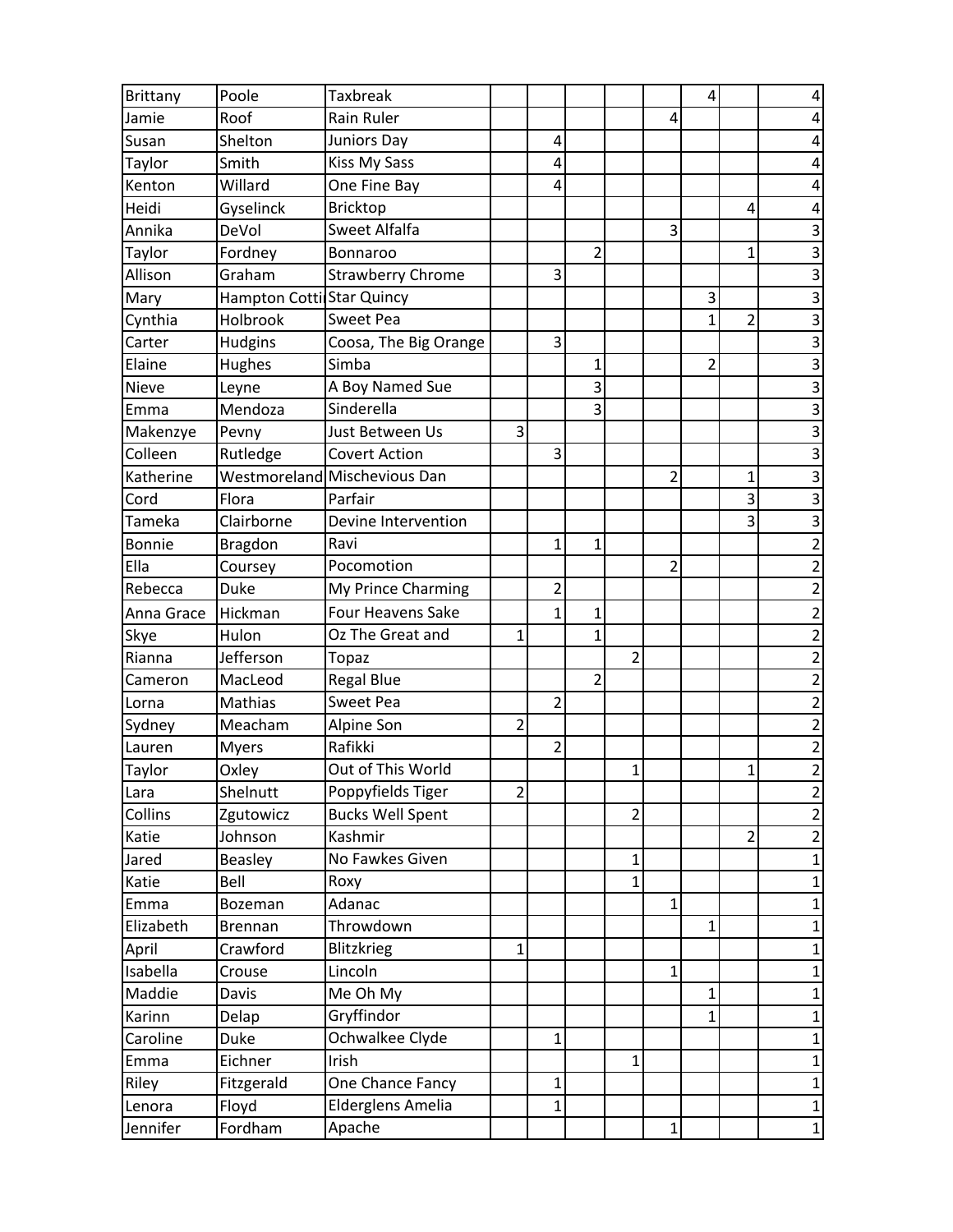| Lily          | Galvarino        | Cowgirl Up            |              |                |   |                |              | $\mathbf{1}$ |                | 1              |
|---------------|------------------|-----------------------|--------------|----------------|---|----------------|--------------|--------------|----------------|----------------|
| Morgan        | Getchell         | <b>Sweet Remedy</b>   |              |                |   |                |              | 1            |                | $\mathbf{1}$   |
| Steve         | Green            | Isabella              | $\mathbf{1}$ |                |   |                |              |              |                | 1              |
| Hayden        | Green            | Stella With Her Fella | $\mathbf{1}$ |                |   |                |              |              |                | 1              |
| Maddie        | Harris           | Dotti                 |              | $\mathbf{1}$   |   |                |              |              |                | $\mathbf{1}$   |
| Cynthia       | Holbrook         | Konecke               |              | $\mathbf{1}$   |   |                |              |              |                | $\mathbf 1$    |
| Tori          | Holliday         | Hallelujah            |              |                |   | $\mathbf{1}$   |              |              |                | $\overline{1}$ |
| Shannon       | Jenkins          | <b>Flash Dance</b>    |              | $\overline{1}$ |   |                |              |              |                | $\overline{1}$ |
| Patti         | Johnson          | Say It Again          |              | $\mathbf{1}$   |   |                |              |              |                | 1              |
| Maggie        | Lively           | <b>Jed Tennessee</b>  |              | $\mathbf{1}$   |   |                |              |              |                | 1              |
| <b>Neve</b>   | McElhaney        | Rare Hue              |              |                |   | $\mathbf{1}$   |              |              |                | 1              |
| Alex          | Mercer           | Guinness              | $\mathbf{1}$ |                |   |                |              |              |                | $\mathbf 1$    |
| Maria         | Mueller          | What the Frank        |              |                |   | $\overline{1}$ |              |              |                | $\overline{1}$ |
| Paula         | Nguyen           | <b>Billy Jean</b>     | $\mathbf{1}$ |                |   |                |              |              |                | $\mathbf{1}$   |
| Jessica       | Petrasek         | Raverti               |              |                |   |                |              | 1            |                | 1              |
| <b>Breeze</b> | Robertson        | Waco #9               |              |                | 1 |                |              |              |                | 1              |
| Ciana         | Rutledge         | Perhaps               |              | $\mathbf{1}$   |   |                |              |              |                | $\overline{1}$ |
| Cassandra     | Rutledge         | Sherlock              |              | $\overline{1}$ |   |                |              |              |                | $\mathbf 1$    |
| Kristin       | Schmolze         | For Pete's Sake       |              |                |   |                |              | 1            |                | 1              |
| Jessica       | Schultz          | Firefly               |              | 1              |   |                |              |              |                | 1              |
| Morgan        | Spring           | Macaroni              |              | $\mathbf{1}$   |   |                |              |              |                | 1              |
| Jake          | Tessler          | Justin                |              |                |   | $\mathbf{1}$   |              |              |                | 1              |
| Lily-Rose     | Toury            | Finn                  |              |                |   | $\mathbf{1}$   |              |              |                | 1              |
| Lydia         | <b>Traynelis</b> | Starlight             |              |                |   | 1              |              |              |                | 1              |
| Sara          | Wessinger        | Throw The Dice        |              |                |   |                | $\mathbf{1}$ |              |                | 1              |
| Juleigh       | Williams         | Pazia ZRF             |              | $\mathbf{1}$   |   |                |              |              |                | $\mathbf{1}$   |
| Hadiya        | Yarbou           | Cricket               |              |                |   | $\mathbf{1}$   |              |              |                | $\overline{1}$ |
| Emma          | Mendoza          | Cambria               |              |                |   |                |              |              | 1              | 1              |
| Annabelle     | Desisto          | Loki                  |              |                |   |                |              |              | $\mathbf{1}$   | 1              |
| Gray          | Hudgins          | <b>Fiery Blaze</b>    |              |                |   |                |              |              | $\mathbf{1}$   | $\overline{1}$ |
| Valerie       | Levin            | <b>Promised Land</b>  |              |                |   |                |              |              | 1              | $\mathbf{1}$   |
| Carter        | Hudgins          | dia                   |              |                |   |                |              |              | $\overline{1}$ | $\overline{1}$ |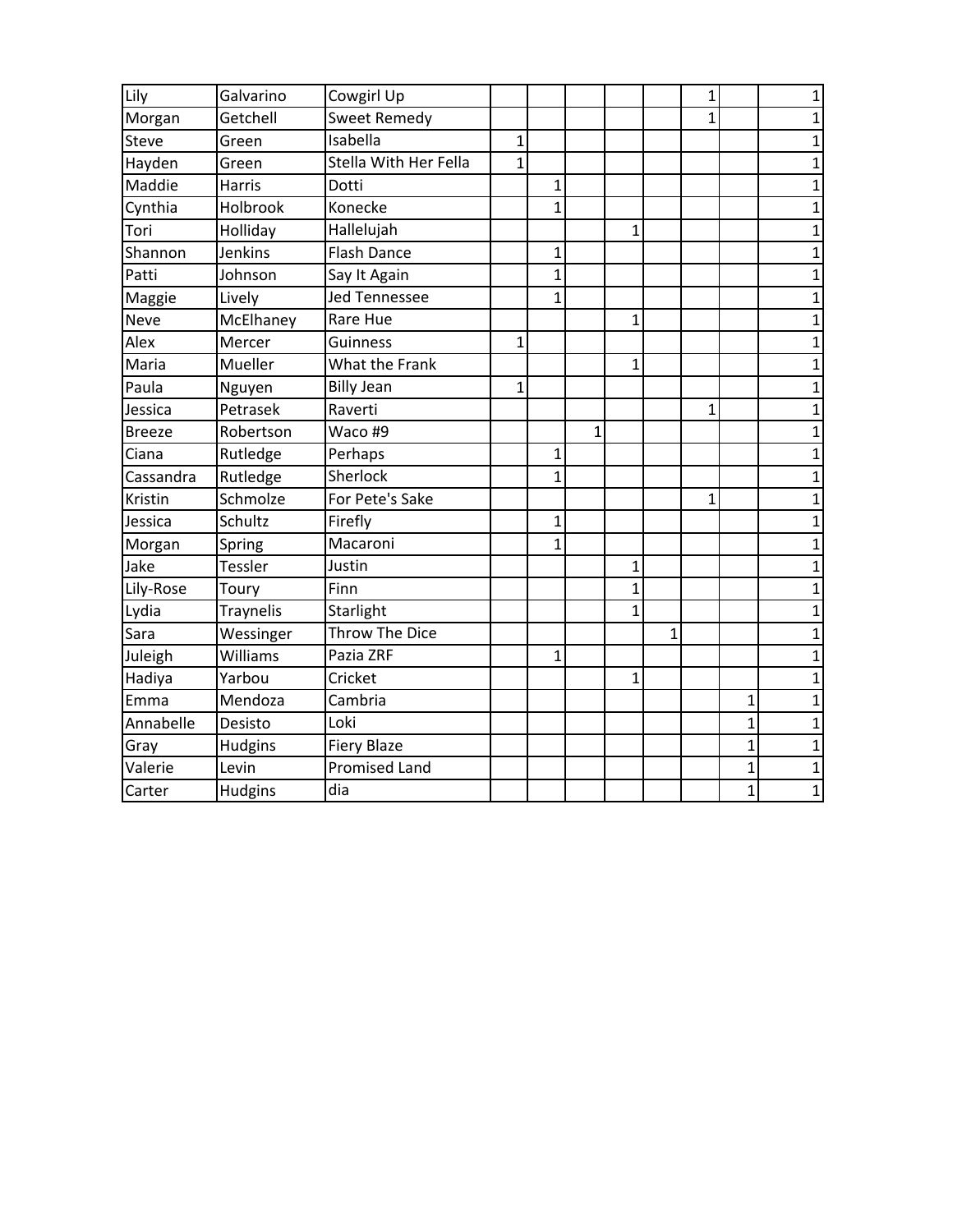|     | <b>First Name</b> | Last Name       | יטוייטו וטעוש<br>Horse:       | Dec Feb        |                | May July       |                | Aug Oct        |   | Nov          | <b>TOTAL:</b>    |
|-----|-------------------|-----------------|-------------------------------|----------------|----------------|----------------|----------------|----------------|---|--------------|------------------|
| 1st | Justyne           | Albright        | FCS WinningMood               |                |                | $\mathbf{1}$   | 6              | $\overline{3}$ | 6 | 6            | 22               |
| 2nd | Amy               | Cobb            | Lock & Load                   |                |                |                | 8              | 8              |   |              | 16               |
| 3rd | Kate              | <b>Boggan</b>   | <b>Dashing Vixen</b>          |                |                |                |                |                | 8 | 6            | 14               |
| 4th | Darby             | Waund           | Feighbel                      | 4              |                |                | 8              |                |   |              | 12               |
| 5th | Sydney            | Langley         | Picnic In the Park            | 6              |                |                | 6              |                |   |              | 12               |
| 6th | Addison           | Amato           | <b>Hermione Granger</b>       |                |                |                |                | 6              | 5 | $\mathbf{1}$ | 12               |
|     | Alexandra         | Lanier          | <b>FGF Creswell Bay</b>       |                |                |                |                |                | 6 | 5            | 11               |
|     | Lauren            | <b>Meyers</b>   | SW Cooley Wineport            |                | 6              | 5              |                |                |   |              | 11               |
|     | lan               | McDonald        | <b>Scottish Devil</b>         | $\overline{2}$ |                | 8              |                |                |   |              | 10               |
|     | Jennifer          | Stein           | <b>Ticket to Ride</b>         |                |                |                | $\overline{2}$ | 4              | 4 |              | 10               |
|     | Payton            | White           | <b>Grand Coulee</b>           | 1              | 4              | $\mathbf{1}$   |                |                |   | 4            | 10               |
|     | Katherine         | Wieters         | Darla                         | 6              |                | $\pmb{4}$      |                |                |   |              | 10               |
|     | Cynthia           | Greene          | Pop the Cork                  | 4              |                | $\overline{2}$ |                |                | 3 |              | 9                |
|     | Steven            | Schachter       | dowdstown guidam              |                |                | $\overline{1}$ |                |                |   | 8            | $\overline{9}$   |
|     | Allison           | Suber           | Sara Bella                    | 8              |                | 1              |                |                |   |              | 9                |
|     | Yudith            | <b>Barrera</b>  | <b>WHF Waimea</b>             | 8              |                |                |                |                |   |              | $\overline{8}$   |
|     | Sierra            | <b>Blatt</b>    | Pierre                        |                | 8              |                |                |                |   |              | 8                |
|     | Lauren            | Campbell        | Finn                          |                |                | 8              |                |                |   |              | 8                |
|     | Ansley            | Carroll         | Sweet Georgia Brown           |                | 8              |                |                |                |   |              | $\overline{8}$   |
|     | Catherine         | Coxwell         | FGF Ghost in the Attic        | 8              |                |                |                |                |   |              | 8                |
|     | Katie             | Cummings        | <b>Qredible Dream</b>         |                |                |                |                | 8              |   |              | $\overline{8}$   |
|     | Sophie            | Evans           | Donatella                     | 5              |                |                |                |                | 3 |              | 8                |
|     | Susan             | Faulkner        | HelloHello                    |                |                | 8              |                |                |   |              | 8                |
|     | Avery             | Grantham        | <b>Greenhall Master</b>       |                |                |                |                |                | 8 |              | 8                |
|     | Jodi              | Hemry           | Dynastic Damon's              |                |                | 8              |                |                |   |              | 8                |
|     | Jasmine           | Hobart          | Dresden Green                 |                |                |                |                | 8              |   |              | $\overline{8}$   |
|     | Jane              | <b>Jennings</b> | <b>Clarks Sweet Music</b>     |                | 8              |                |                |                |   |              | 8                |
|     | Kristina          | Marth           | Stella                        |                | 8              |                |                |                |   |              | 8                |
|     | Lillian           | Memark          | Louciana TBF                  |                |                |                |                |                | 8 |              | 8                |
|     | Meaghan           | Nelson          | <b>Courtly Miss</b>           |                |                |                |                |                | 8 |              | 8                |
|     | Carolyn           | Rice            | Fernhill All Style            | 8 <sup>1</sup> |                |                |                |                |   |              | 8                |
|     | Jessica           | Schultz         | Piazza Del Campo              |                | $\overline{2}$ |                |                |                | 6 |              | 8                |
|     | Lara              | Shelnutt        | Poppyfields Tiger             |                |                | $\mathbf{1}$   | $\mathbf{1}$   | 1              | 4 | $\mathbf{1}$ | 8                |
|     | Susan             | Shelton         | Ziva                          |                | 8              |                |                |                |   |              | $\bf 8$          |
|     | Elizabeth         | Vaughn          | Cash Deal                     |                |                |                |                |                |   | 8            | $\bf 8$          |
|     | Ann               | McAllister      | Top Hot Rod                   | 6 <sup>1</sup> |                | $\mathbf{1}$   |                |                |   |              | $\overline{7}$   |
|     | Emily             | Beshear         | Wild Mission                  |                | 6              |                |                |                |   |              | 6                |
|     | Ayren             | Carucci         | <b>Bud Light Year</b>         |                | 6              |                |                |                |   |              | 6                |
|     | Jill              | Condrey         | Wilbur                        |                | 6              |                |                |                |   |              | $\boldsymbol{6}$ |
|     | Kaley             | Crosby          | Catalina VEX                  |                |                |                |                | 6              |   |              | $\boldsymbol{6}$ |
|     | Anne              | Dempsey         | <b>Country Girls Cadillac</b> | 6 <sup>1</sup> |                |                |                |                |   |              | $\boldsymbol{6}$ |
|     | Emma              | Doremus         | Simon Says                    |                |                | 6              |                |                |   |              | $\boldsymbol{6}$ |
|     | Molli             | Giles           | Solomon's Wisdom              |                |                |                |                | $6\vert$       |   |              | 6                |
|     | Sarah             | Hansel          | <b>Buzz</b>                   |                |                |                |                |                | 6 |              | $\boldsymbol{6}$ |
|     | Alexandra         | McAllister      | Certified Captain             | 1              |                |                | 5              |                |   |              | $6 \mid$         |

## **Beginner Novice**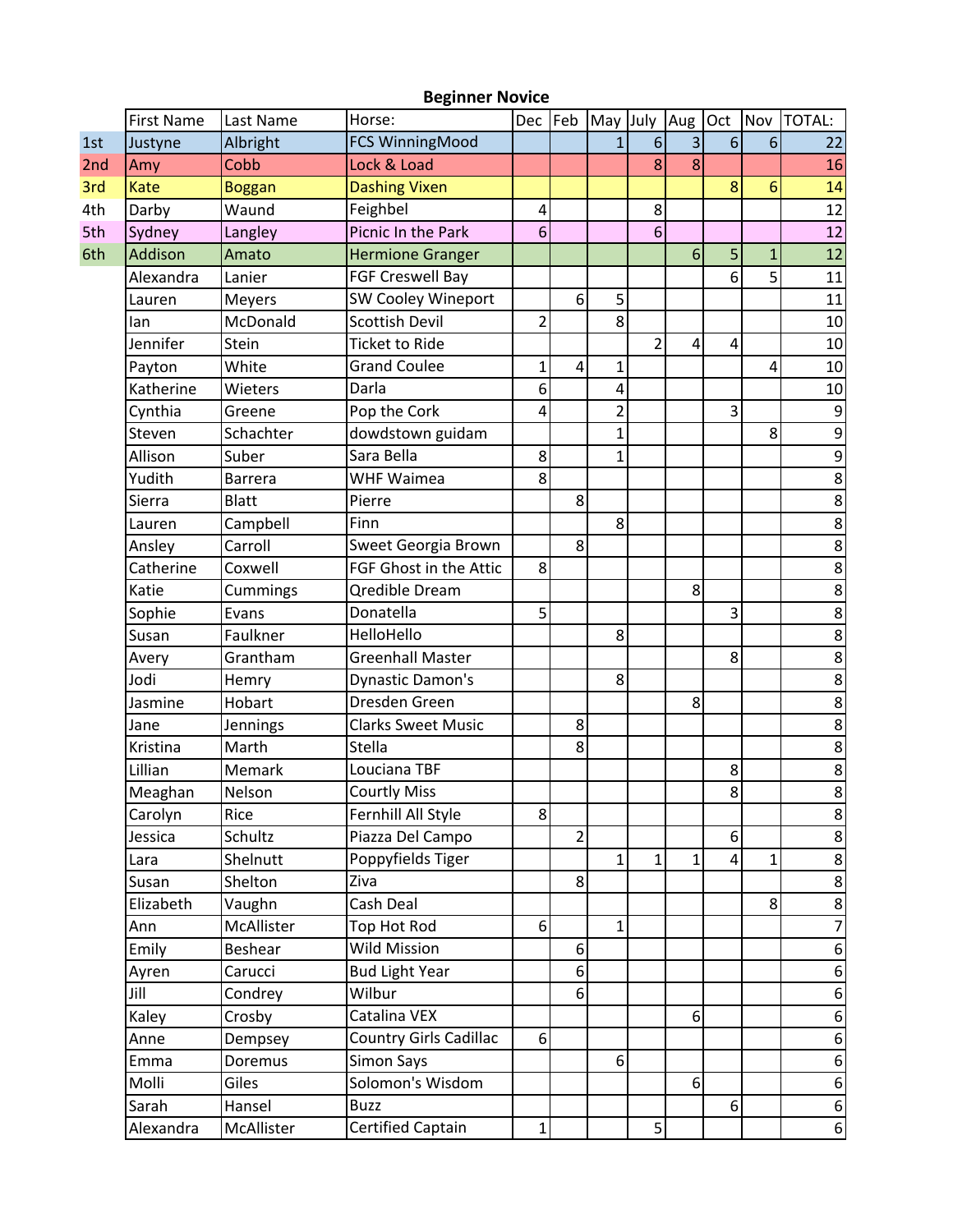| Jane             | McDonald        | Epic                     |                         |   | 6              |                |                |                |   | 6                       |
|------------------|-----------------|--------------------------|-------------------------|---|----------------|----------------|----------------|----------------|---|-------------------------|
| Nanette          | Schumacker      | La Cosa Nostra           |                         | 6 |                |                |                |                |   | 6                       |
| Audrey           | Utley           | Divine Intervention      |                         |   | 6              |                |                |                |   | 6                       |
| Kaitlin          | Clark           | <b>Baby Champ</b>        |                         | 5 |                |                |                |                |   | 5                       |
| Amy              | Cobb            | Irish Colony             |                         |   | $\mathbf{1}$   | 4              |                |                |   | 5                       |
| Heather          | Currier         | Newmarket Equador        | $\overline{2}$          | 1 |                |                |                | $\overline{2}$ |   | $\overline{\mathbf{5}}$ |
| Lauren           | Davis           | Brid is the Word         |                         |   |                |                | 5              |                |   | 5                       |
| Solomon          | Edwards         | Blackavar                |                         |   |                |                | 5              |                |   | 5                       |
| Izzie            | Garth           | Knocklofty Jack          |                         | 5 |                |                |                |                |   | $\overline{5}$          |
| Aubrey           | Graham          | Western Ridge            |                         |   |                | 5              |                |                |   | 5                       |
| <b>Bailey</b>    | Greer           | <b>Black Tie Affair</b>  | 1                       | 4 |                |                |                |                |   | $\overline{\mathbf{5}}$ |
| Heidi            | Gyselinck       | Ocean Ablaze             |                         | 3 |                |                | $\overline{c}$ |                |   | $\overline{5}$          |
| Yuki             | Igari           | Poppin Good Pic          |                         | 5 |                |                |                |                |   | 5                       |
| Lucy             | Lammer          | Pavarotti's Encore       | 5                       |   |                |                |                |                |   | $\overline{5}$          |
| Megan            | Lapkoff         | Slingshot                |                         |   | 1              |                |                |                | 4 | 5                       |
| Sarah            | Lutz            | Do Re Mi                 |                         |   |                |                |                | 5              |   | $\overline{\mathbf{5}}$ |
| Madison          | Maguire         | Macy                     |                         |   |                |                |                | 5              |   | $\overline{5}$          |
| Layna            | McLain          | Storm Fly                |                         |   | 3              | $\overline{2}$ |                |                |   | 5                       |
| Molly            | McLaughlin      | <b>Fernhill Sinatra</b>  | 5                       |   |                |                |                |                |   | $\overline{5}$          |
| Pippa            | Moon            | Meet Virginia            | 5                       |   |                |                |                |                |   | 5                       |
| Cara             | Oswalt          | My Nightengale           |                         |   |                |                | 5              |                |   | $\overline{\mathbf{5}}$ |
| Elli             | Palenbaum       | <b>Fernhill Classic</b>  |                         |   | 5              |                |                |                |   | 5                       |
| Jordan           | Pruiksma        | <b>Whoopie Pie</b>       |                         |   | 5              |                |                |                |   | 5                       |
| Eliza            | Quigley         | <b>Kwibus</b>            |                         | 5 |                |                |                |                |   | $\overline{5}$          |
| Ruth             | Siegfried       | Schickeria               |                         |   | 5              |                |                |                |   | 5                       |
| Chelsea          | Spear           | Widucci Affair           |                         | 5 |                |                |                |                |   | $\overline{\mathbf{5}}$ |
| <b>Tracy</b>     | Wheelock        | <b>Bayside Boulevard</b> |                         |   |                |                |                | 5              |   | $\overline{5}$          |
| Tonya Cumm Amato |                 | Legend Of                |                         |   |                |                |                |                | 5 | 5                       |
| Allison          | <b>Bass</b>     | This Blue Will Do        | 3                       |   |                | $\mathbf{1}$   |                |                |   | $\overline{\mathbf{4}}$ |
| Tallula          | <b>Brodsky</b>  | <b>Foxland's Aria</b>    | 4                       |   |                |                |                |                |   | 4                       |
| Anna             | <b>Brown</b>    | <b>CRF Landon</b>        |                         |   |                | 4              |                |                |   | 4                       |
| Abigail          | <b>Burgess</b>  | Arch of Honor            |                         |   |                |                |                | 4              |   | $\overline{\mathbf{r}}$ |
| Kaitlin          | Clark           | Ocean Ablaze             |                         |   | 4              |                |                |                |   | 4                       |
| Gianna           | DeMarco         | <b>HOPE</b>              |                         |   |                |                |                | $\overline{4}$ |   | 4                       |
| Jane             | Dorsey          | Here Comes The Sun       |                         | 3 | $\mathbf{1}$   |                |                |                |   | 4                       |
| Logan            | Harris          | Terry Jade               |                         |   |                |                | 4              |                |   | 4                       |
| Ava              | lannamico       | ClockandKey              | 4                       |   |                |                |                |                |   | 4                       |
| Sarah            | Lutz            | Greta                    |                         |   |                |                |                | 4              |   | 4                       |
| Sarah            | Lyell McMerty   | Jumpin Jack Flash        |                         |   |                |                | 4              |                |   | 4                       |
| Sharon           | Ofenstein       | Polar Express            |                         | 4 |                |                |                |                |   | 4                       |
| Morgan           | Patton Brown    | FGF Creswell Bay         |                         |   | 4              |                |                |                |   | 4                       |
| Katie            | Potter          | <b>Puissance Emperor</b> |                         | 4 |                |                |                |                |   | 4                       |
| Susan            | Shelton         | St Royal Konig           |                         | 4 |                |                |                |                |   | 4                       |
| Kerry            | Tracey          | Big Bear's Cor Dei Cor   |                         |   | $\overline{4}$ |                |                |                |   | 4                       |
| Genevieve        | Vogler          | <b>Escape Appeal</b>     | $\overline{\mathbf{3}}$ | 1 |                |                |                |                |   | 4                       |
| Wendell          | Williams        | Knob Creek Special       |                         |   |                | $\vert$ 3      | 1              |                |   | $\overline{\mathbf{4}}$ |
| Julia            | Avila-Guilabert | Red Headed Step Child    | 3                       |   |                |                |                |                |   | $\mathbf{3}$            |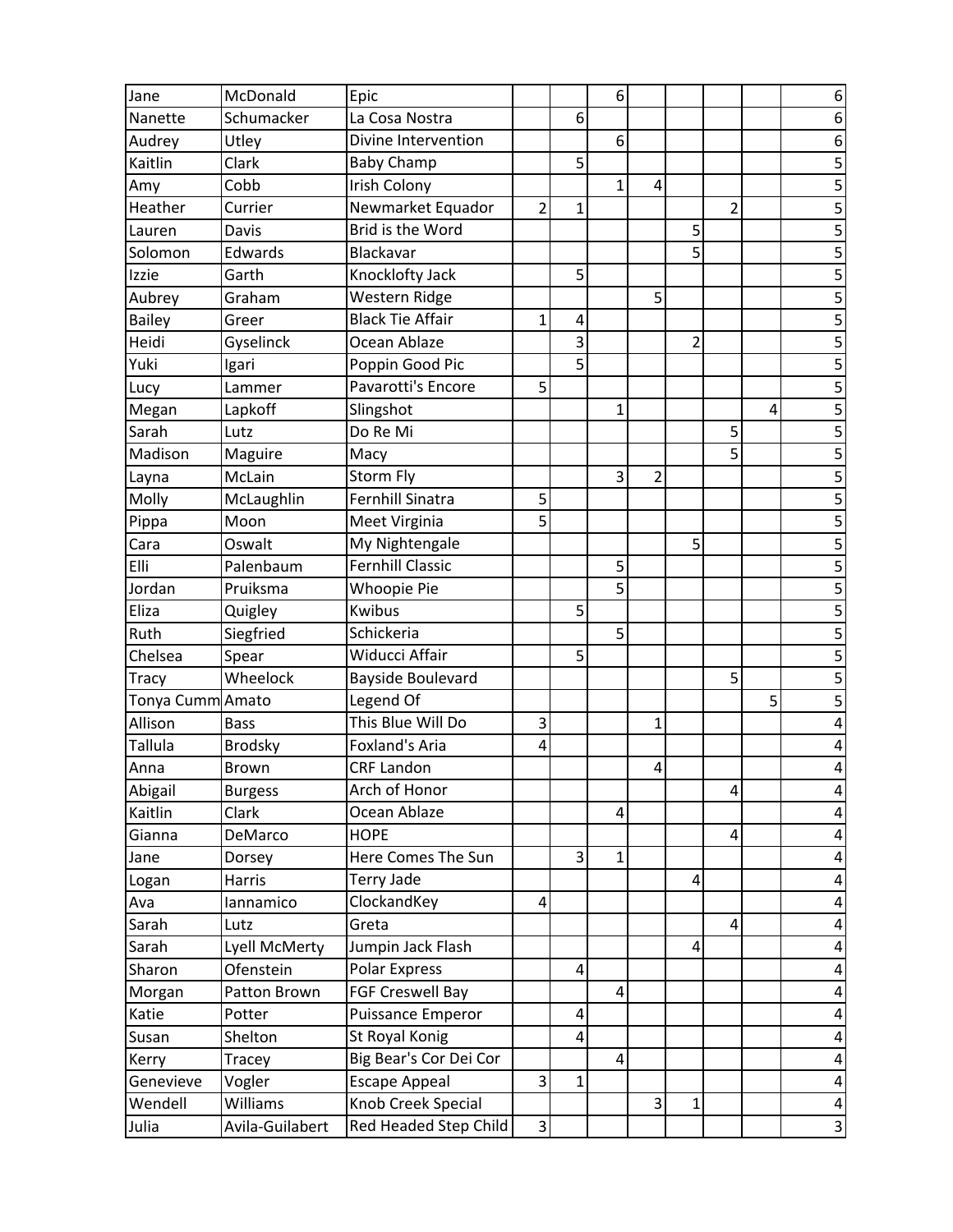| Cortlinn      | <b>Bailey</b>   | Up in Smoke                | $\overline{2}$ |                | 1              |              |   |                |                | 3              |
|---------------|-----------------|----------------------------|----------------|----------------|----------------|--------------|---|----------------|----------------|----------------|
| Lilly         | <b>Beliveau</b> | Not Now                    |                |                | 3              |              |   |                |                | 3              |
| Allie         | Chesser         | <b>Union Street</b>        |                |                |                |              | 3 |                |                | $\overline{3}$ |
| Jenny         | Gardner         | Schimer                    |                | 3              |                |              |   |                |                | $\overline{3}$ |
| Sarah         | Hansel          | LLArmani                   |                | 3              |                |              |   |                |                | $\overline{3}$ |
| Katie         | Johnson         | Carolina Chrome            | 1              | 1              | $\mathbf 1$    |              |   |                |                | 3              |
| Allie         | Keresman        | <b>Will Power</b>          |                |                |                |              |   | 3              |                | 3              |
| Layna         | McLain          | <b>Promising Pair</b>      | 1              | $\overline{c}$ |                |              |   |                |                | $\overline{3}$ |
| Shannon       | Riley           | Ole Buddy Mikey            |                | 3              |                |              |   |                |                | $\overline{3}$ |
| Mia           | Soules          | Nirvana                    |                |                | 3              |              |   |                |                | $\overline{3}$ |
| Morgan        | Spring          | Macaroni                   |                |                |                |              | 3 |                |                | $\overline{3}$ |
| Carli         | <b>Stiles</b>   | Sports Car                 | 3              |                |                |              |   |                |                | $\overline{3}$ |
| Catherine     | Stone           | <b>FGF Full Gas</b>        |                |                |                | 3            |   |                |                | $\overline{3}$ |
| Amma          | Yamada          | Manning                    |                |                | 3              |              |   |                |                | $\overline{3}$ |
| Kingsley      | Sawtelle        | Corrain                    |                |                |                |              |   |                | 3              | $\overline{3}$ |
| Laurie        | Wettstone       | <b>Remington Steele</b>    |                |                |                |              |   |                | 3              | $\overline{3}$ |
| Shelby        | Allen           | <b>FGF Jewel Heist</b>     |                |                |                |              | 2 |                |                | $\overline{2}$ |
| Rayne         | Atkinson        | Easy Come Easy Go          |                |                | $\overline{2}$ |              |   |                |                | $\overline{2}$ |
| Olivia        | Baughman        | Reno                       | $\overline{2}$ |                |                |              |   |                |                | $\overline{c}$ |
| Katie         | Bell            | Roxy                       |                |                |                |              | 1 |                | 1              | $\overline{2}$ |
| Alex          | <b>Brackin</b>  | Cady Odaly Kira            |                | $\overline{2}$ |                |              |   |                |                | $\overline{2}$ |
| Alexandria    | <b>Burnett</b>  | Fool Me Once               |                |                |                | 1            | 1 |                |                | $\overline{2}$ |
| Alexa         | Clark           | <b>RS Vrontios</b>         |                |                |                |              |   | $\overline{2}$ |                | $\overline{2}$ |
| Jill          | Condrey         | <b>Brady</b>               |                |                | $\overline{2}$ |              |   |                |                | $\overline{c}$ |
| Hayden        | Green           | Stella With Her Fella      |                | 1              |                |              | 1 |                |                | $\overline{2}$ |
| Elizabeth     | Henry           | Sandino FRF                |                | $\overline{2}$ |                |              |   |                |                | $\overline{c}$ |
| Michaela      | Hughes          | My Desire                  | 1              |                | 1              |              |   |                |                | $\overline{c}$ |
| Sarah         | Lawson          | Royalz Gold                |                |                |                | 1            | 1 |                |                | $\overline{c}$ |
| Kaiya         | Mann            | "Pisgah Midnight           |                |                | $\overline{2}$ |              |   |                |                | $\overline{2}$ |
| John          | Merryman        | Callahan                   |                | $\overline{2}$ |                |              |   |                |                | $\overline{2}$ |
| <b>Beth</b>   | Wheeler         | Mr. Reinig                 |                |                | $\mathbf{1}$   | 1            |   |                |                | $\overline{2}$ |
| Jenny         | Keappler        | Picasso                    |                |                |                |              |   |                | $\overline{2}$ | $\overline{2}$ |
| LeeAnn        | Ingraham        | <b>Trump Card</b>          |                |                |                |              |   |                | 2              | $\overline{2}$ |
| Heather       | Allen           | Isle of Capri              | 1              |                |                |              |   |                |                | $\mathbf{1}$   |
| Rayne         | Atkinson        | <b>Endless Escape</b>      | $\mathbf 1$    |                |                |              |   |                |                | $\mathbf{1}$   |
| Emily         | Beshear         | <b>Card Shark</b>          |                | 1              |                |              |   |                |                | 1              |
| <b>Brooke</b> | Blankenship     | Bishopsgate                | 1              |                |                |              |   |                |                | $\mathbf{1}$   |
| Meg           | <b>Bowers</b>   | <b>Turning the Table</b>   |                |                |                | $\mathbf{1}$ |   |                |                | $\mathbf{1}$   |
| Alicia        | <b>Brigode</b>  | Alexander Mrs.             |                |                | $\mathbf{1}$   |              |   |                |                | 1              |
| Lawlor        | Brown           | Thomas                     |                |                | $\mathbf{1}$   |              |   |                |                | 1              |
| Susanna       | <b>Bunn</b>     | Katcherintherye            |                |                |                |              | 1 |                |                | $\mathbf{1}$   |
| Maggie        | Campbell        | <b>Ballea</b>              | 1              |                |                |              |   |                |                | $\mathbf{1}$   |
| Melissa       | Coates          | <b>First Drink</b>         |                | 1              |                |              |   |                |                | $\mathbf{1}$   |
| Daniel        | Crowe           | Miss Money Penny           |                |                |                |              |   | 1              |                | $\mathbf{1}$   |
| Mary          | Curran          | Winter Anthem              |                |                |                | $\mathbf 1$  |   |                |                | $\mathbf{1}$   |
| Terre         | Davies          | <b>Full Gallop's Dolce</b> |                |                |                | $\mathbf{1}$ |   |                |                | $\mathbf 1$    |
| Gwendolyn     | Dean            | Wingardium Leviosa         |                |                | $\mathbf{1}$   |              |   |                |                | $\mathbf 1$    |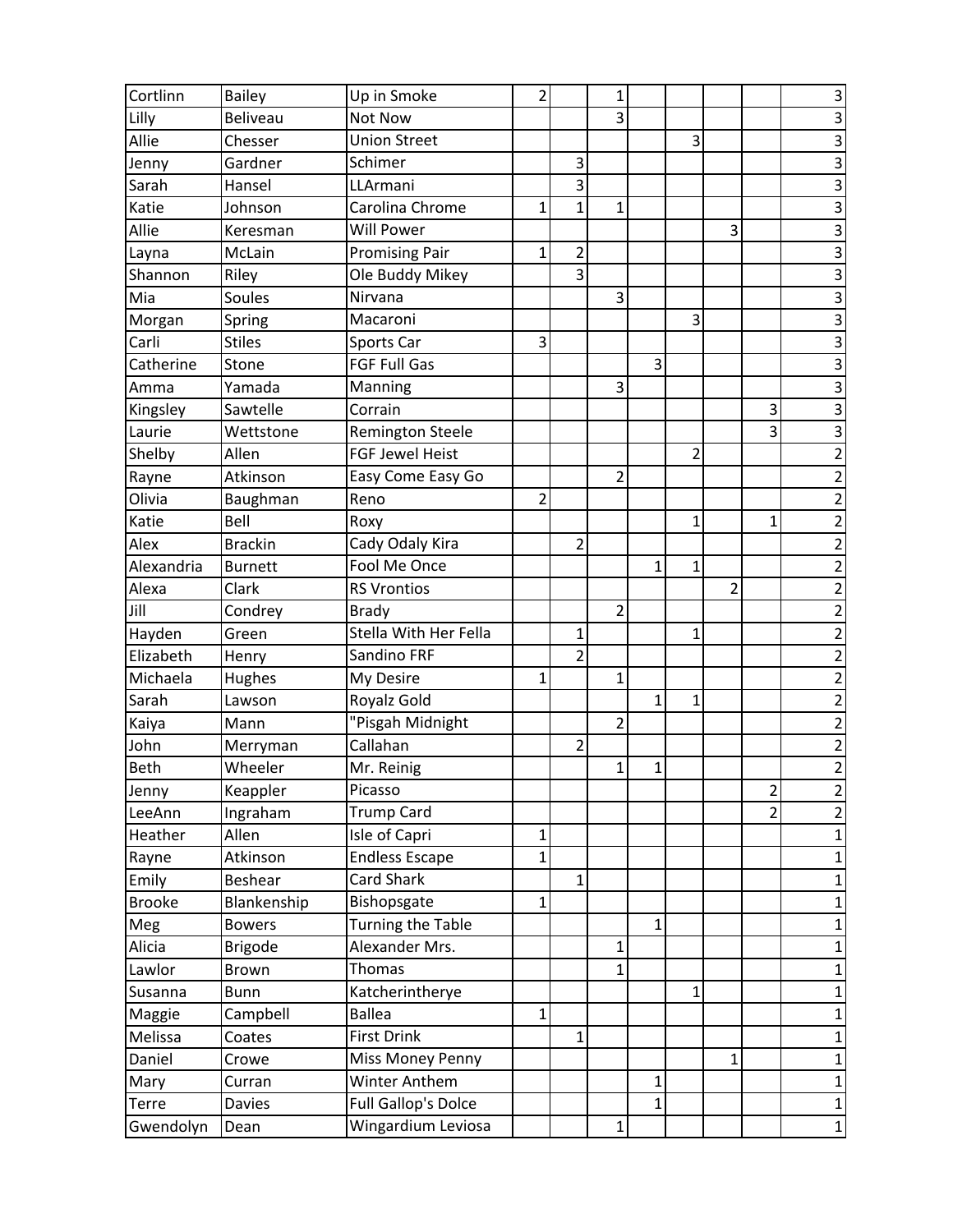| Shawna   | Dietrich       | Cooper                    | 1            |   |              |              |   |   | 1            |
|----------|----------------|---------------------------|--------------|---|--------------|--------------|---|---|--------------|
| Taylor   | Dinger         | Weekend Shake-Up          |              |   |              | 1            |   |   | 1            |
| Janella  | Dutner         | Aloha Kona                |              | 1 |              |              |   |   | 1            |
| Solomon  | Edwards        | Nyala                     |              |   |              |              | 1 |   | $\mathbf 1$  |
| Callie   | Fagg           | Thrill of the Hunt        | 1            |   |              |              |   |   | 1            |
| Anna     | Fortier        | <b>Star Glitter</b>       | 1            |   |              |              |   |   | 1            |
| Allison  | Frady          | Wayward Winchester        | 1            |   |              |              |   |   | 1            |
| Izzie    | Garth          | Miss Money Penny          |              |   | 1            |              |   |   | 1            |
| Grace    | Glennie        | Weiwaltz                  |              |   | 1            |              |   |   | $\mathbf 1$  |
| Hayden   | Green          | <b>Hello Dolly</b>        |              |   |              | 1            |   |   | 1            |
| Logan    | Harris         | Cabin Crimson LH          |              | 1 |              |              |   |   | 1            |
| Logan    | Harris         | Cest La Vie               |              | 1 |              |              |   |   | 1            |
| Logan    | Harris         | Growl                     |              |   |              |              | 1 |   | $\mathbf 1$  |
| Grady    | <b>Huestis</b> | Caspian                   |              | 1 |              |              |   |   | $\mathbf 1$  |
| Michaela | Hughes         | My Desire                 |              |   |              |              |   | 1 | 1            |
| Jeanne   | Hulse          | <b>Excel Star Tristan</b> | 1            |   |              |              |   |   | 1            |
| Alyssa   | Jastram        | <b>Helena Hurry</b>       | 1            |   |              |              |   |   | 1            |
| Shannon  | <b>Jerkins</b> | Chamgagne Supernova       |              |   | 1            |              |   |   | $\mathbf 1$  |
| Carla    | Jimmerson      | Tag You're It             |              | 1 |              |              |   |   | $\mathbf 1$  |
| Patti    | Johnson        | Say it Again              |              |   | $\mathbf{1}$ |              |   |   | 1            |
| Evelyn   | Juckett        | Walt Whitman              |              | 1 |              |              |   |   | 1            |
| Jeanne   | Julse          | Prospect Melody           |              |   |              |              |   | 1 | 1            |
| Hannah   | Jungling       | <b>Bella Noche</b>        | 1            |   |              |              |   |   | 1            |
| Ana      | Kaplon         | <b>Canal Street</b>       | 1            |   |              |              |   |   | $\mathbf 1$  |
| Amy      | Larsh          | Whitman KBF               |              | 1 |              |              |   |   | 1            |
| Kirsten  | Lavassar       | Olivia                    |              |   |              | 1            |   |   | 1            |
| Alden    | Leavitt        | <b>Criss Cross</b>        |              |   |              |              | 1 |   | 1            |
| Alden    | Leavitt        | Quoddy                    |              |   |              |              | 1 |   | $\mathbf 1$  |
| Morgan   | Lee            | Little Lyon Man           |              |   |              |              |   | 1 | $\mathbf 1$  |
| Maddie   | Lichten        | <b>AF Albertous</b>       | 1            |   |              |              |   |   | 1            |
| Kelsey   | Lindrup        | Rafferty"s Reign          |              |   | 1            |              |   |   | 1            |
| Sarah    | Lohnes         | <b>RIP</b>                |              |   |              |              |   | 1 | $\mathbf{1}$ |
| Heather  | Lunceford      | Dela-s Seanachean         |              |   |              |              |   | 1 | $\mathbf{1}$ |
| Andrea   | Manley         | Revel In Soul             |              | 1 |              |              |   |   | 1            |
| Sheridan | Mariska        | Mariska                   | $\mathbf 1$  |   |              |              |   |   | $\mathbf{1}$ |
| Cathryn  | Martin         | Maroon 5                  |              | 1 |              |              |   |   | 1            |
| Melissa  | McLain         | Check My Six              |              |   |              | $\mathbf{1}$ |   |   | $\mathbf{1}$ |
| Sidnee   | Milner         | Peter Pan                 |              |   |              | 1            |   |   | $\mathbf{1}$ |
| Pippa    | Moon           | Richman's Rosalea         | 1            |   |              |              |   |   | 1            |
| Meaghan  | Nelson         | Sea Maiden                | $\mathbf 1$  |   |              |              |   |   | $\mathbf{1}$ |
| Wendy    | Newsham        | Crispr J                  |              |   | $\mathbf{1}$ |              |   |   | $\mathbf{1}$ |
| Morgan   | Peck           | Majic Merlin              | $\mathbf{1}$ |   |              |              |   |   | $\mathbf{1}$ |
| Alyssa   | Peterson       | Sainted                   |              |   | $\mathbf{1}$ |              |   |   | $\mathbf{1}$ |
| Kathy    | Rienks         | <b>Mythics Patriot</b>    |              | 1 |              |              |   |   | $\mathbf{1}$ |
| Shannon  | Riley          | Infinite FJK Dark         |              | 1 |              |              |   |   | $\mathbf{1}$ |
| Skylar   | Rowan          | <b>Ring Master</b>        |              | 1 |              |              |   |   | $\mathbf 1$  |
| Kristin  | Schmolze       | Little Miss Tango         |              |   |              | $\mathbf{1}$ |   |   | $1\vert$     |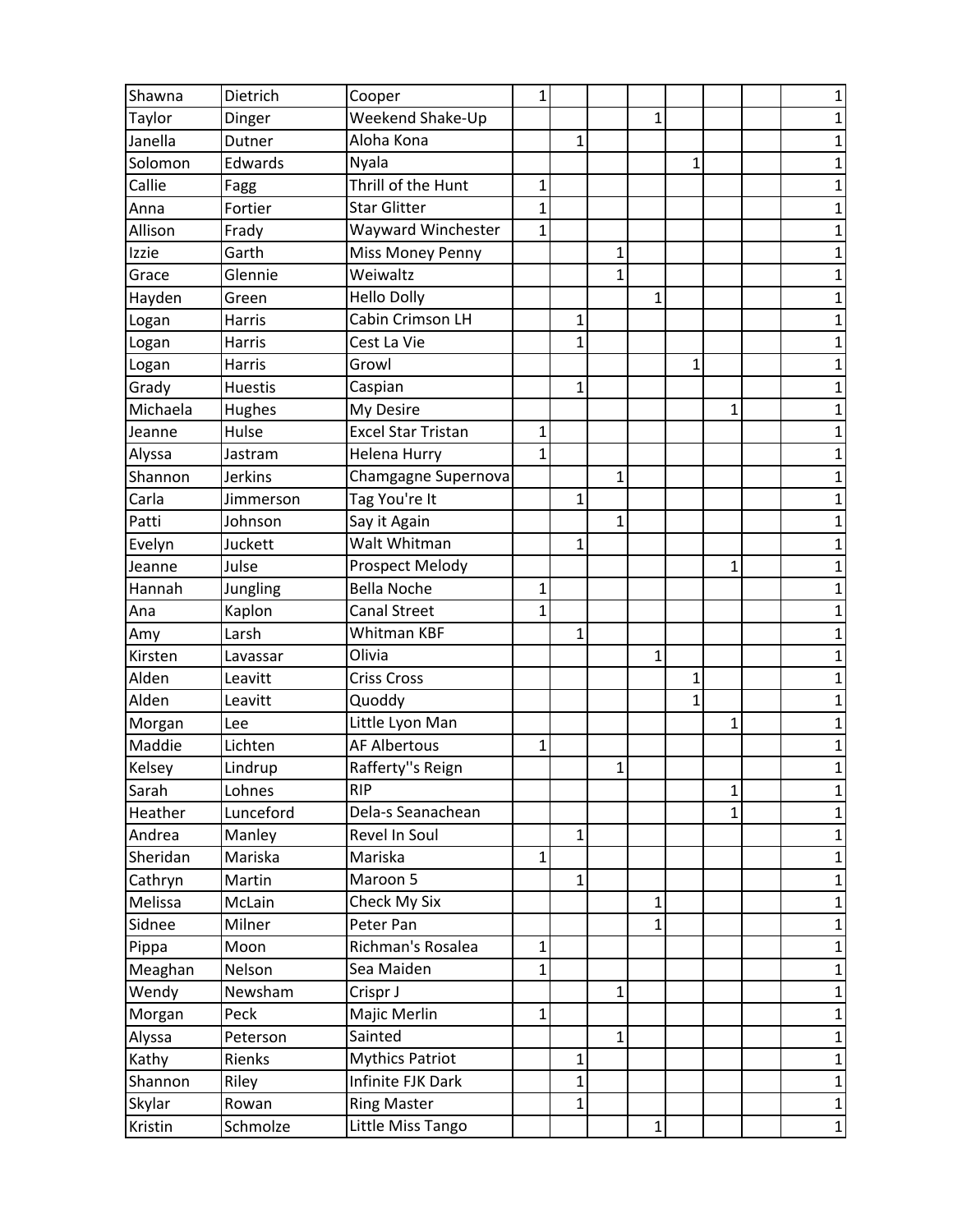| Marin                 | Schubert       | Forest Jump              | 1 |   |   |   |   |   |              |  |
|-----------------------|----------------|--------------------------|---|---|---|---|---|---|--------------|--|
| <b>Brooke</b>         | Speed          | Seaborne's Maritime      |   |   |   |   |   |   |              |  |
| Julia                 | Steinberger    | Tucker                   |   |   |   |   |   |   |              |  |
| Whitney               | <b>Stevens</b> | Lola                     | 1 |   |   |   |   |   |              |  |
| Margret               | <b>Stiles</b>  | Megnog                   |   | 1 |   |   |   |   |              |  |
| Margret               | <b>Stiles</b>  | <b>Smart Throb</b>       |   |   |   |   |   |   |              |  |
| Erin                  | Stormont       | Double The Wager         |   |   |   |   | 1 |   |              |  |
| Erin                  | Stormont       | <b>Finnis Chrome</b>     |   |   |   |   |   | 1 |              |  |
| Erin                  | Stroud         | Private Humor            |   | 1 |   |   |   |   |              |  |
| Jillian               | Thibaudeau     | Lots Of Tots             |   | 1 |   |   |   |   |              |  |
| Martha                | Upchurch       | Adian                    |   |   |   | 1 |   |   |              |  |
| Tanya                 | Venneman       | <b>Sterlings Alegria</b> |   | 1 |   |   |   |   |              |  |
| Jessica               | Wymbs          | FGF King of the Nile     |   |   | 1 |   |   |   |              |  |
| Hadiya                | Yarbou         | Valiant                  |   |   |   | 1 |   |   |              |  |
| Ella                  | Zivony         | <b>Uptown Shorty</b>     |   |   | 1 |   |   |   |              |  |
| Alicia                | Daily          | Cady O'Daly Aidan        |   |   |   |   |   |   | 1            |  |
| Coti Lauren           | Hausman        | <b>CHICA'S MOONSHINE</b> |   |   |   |   |   |   | 1            |  |
| Pippa                 | Moon           | <b>Wild Desire</b>       |   |   |   |   |   |   | 1            |  |
| Isabella              | Crouse         | Lincoln                  |   |   |   |   |   |   | 1            |  |
| Arden                 | Widasin        | Goings On                |   |   |   |   |   |   | 1            |  |
| Charlotte EmGreenbaum |                | Nomi Sunrider            |   |   |   |   |   |   | $\mathbf{1}$ |  |
| McKenna               | Skyora         | Samira                   |   |   |   |   |   |   | 1            |  |
| Lucy                  | Greene         | Sinderella               |   |   |   |   |   |   | 1            |  |
| Gray                  | Norvell        | Mr. Fitz                 |   |   |   |   |   |   | $\mathbf{1}$ |  |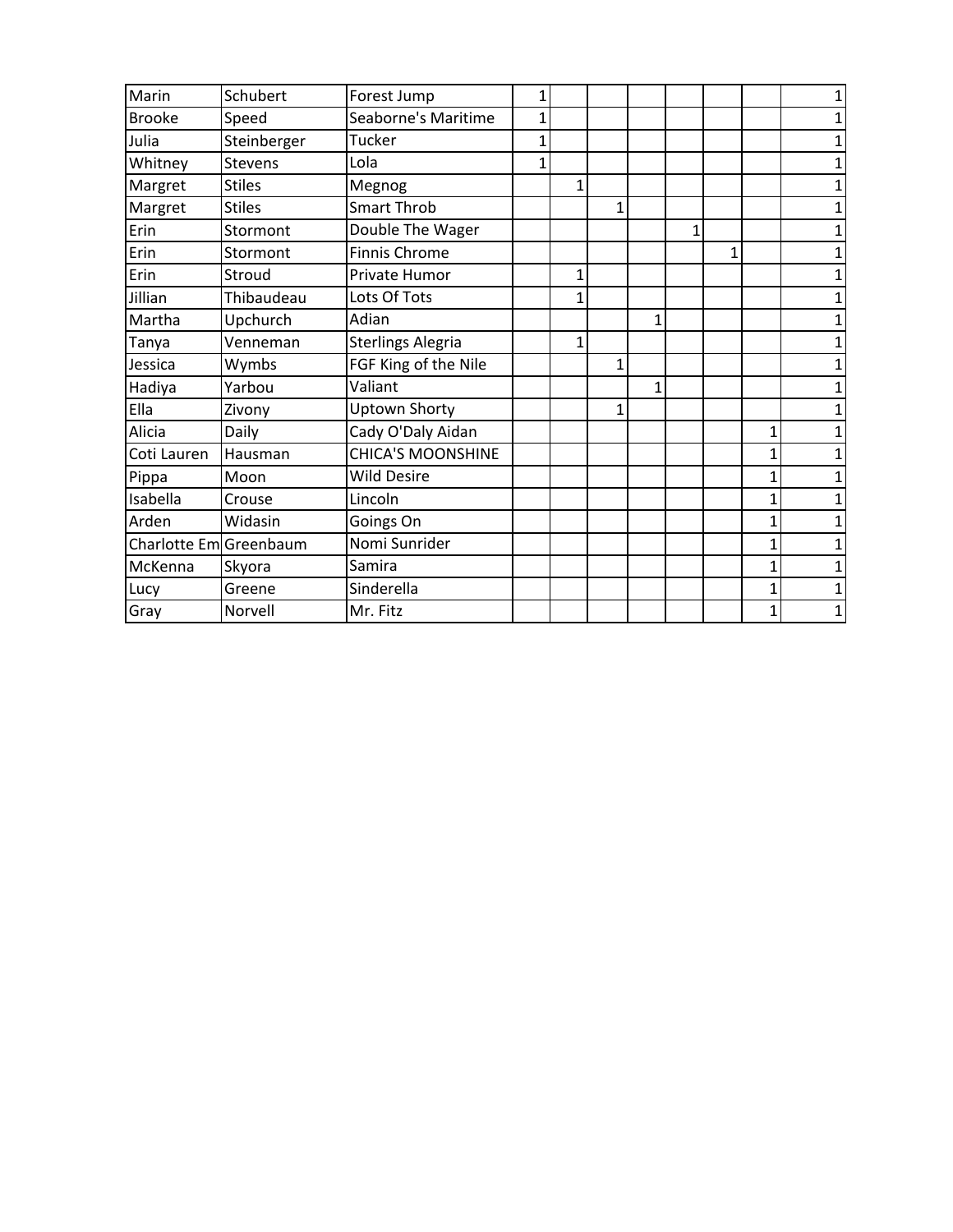|     | <b>Novice</b>     |               |                         |              |     |                |                |              |              |                |                    |
|-----|-------------------|---------------|-------------------------|--------------|-----|----------------|----------------|--------------|--------------|----------------|--------------------|
|     | <b>First Name</b> | Last Name     | Horse:                  | <b>Dec</b>   | Feb | May Jul        |                | Aug          | Oct          |                | Nov TOTAL:         |
| 1st | Susan             | Faulkner      | <b>Hello Hello</b>      |              |     |                | 5              | 6            | 8            | 8              | 27                 |
| 2nd | <b>Barbara</b>    | Warren        | <b>Holy City</b>        |              |     | 8              | 5              |              | $\mathbf{1}$ |                | 14                 |
| 3rd | <b>Kaitlin</b>    | <b>Clark</b>  | Ocean Ablaze            |              |     |                | $\overline{1}$ |              | 4            | 5              | 10                 |
|     |                   |               |                         |              |     |                |                |              |              |                |                    |
| 4th | Sarah             | Dempsey       | Skybound Skittles       | 2            |     | 8              |                |              |              |                | 10                 |
| 5th | <b>Beth</b>       | Wheeler       | Pippin                  |              |     | 6              | 3              |              |              |                | $\boldsymbol{9}$   |
| 6th | Amy               | Larsh         | Whitman                 |              |     |                |                |              | $\mathbf{1}$ | 8              | $\overline{9}$     |
|     | Malin             | Eriksson      | <b>WHF Wilhemina</b>    | 8            |     |                |                |              |              |                | 8                  |
|     | Jennifer          | Fox           | Hey Jude                | $\mathbf{1}$ |     |                |                | 4            | 3            |                | $\overline{8}$     |
|     | Abigail           | Gallagher     | Ziggy Stardust          |              | 8   |                |                |              |              |                | $\overline{8}$     |
|     | Alexandra         | Green Kirby   | Fernhill In Motion      | 8            |     |                |                |              |              |                | 8                  |
|     | Logan             | Harris        | Jenesis HF              | 8            |     |                |                |              |              |                | 8                  |
|     | Sarah             | Kuhn          | <b>Hashtag Trending</b> |              |     |                |                | 8            |              |                | 8                  |
|     | lan               | McDonald      | Call Me Waylon          |              |     |                |                |              | 8            |                | $\overline{8}$     |
|     | Jessica           | Schultz       | Hardwired               |              | 8   |                |                |              |              |                | $\overline{8}$     |
|     |                   |               |                         |              |     |                |                |              |              |                |                    |
|     | Mellisa           | Warden        | <b>Unfolding Blame</b>  |              |     |                |                | 8            |              |                | 8                  |
|     | Julia             | Wendell       | Go Global               |              |     |                | 8              |              |              |                | $\overline{\bf 8}$ |
|     | Ally              | Evans         | <b>Fleaux Easy</b>      | 3            |     | $\overline{2}$ | $\mathbf{1}$   | $\mathbf{1}$ |              |                | $\overline{7}$     |
|     | Faith             | Perini        | <b>SF Lone Star</b>     |              | 7   |                |                |              |              |                | $\overline{7}$     |
|     | Skylar            | Rowan         | Fernhill Captivate      |              | 7   |                |                |              |              |                | 7                  |
|     | Scout             | Beddingfield  | Parc Cooley             |              |     |                |                |              | 6            |                | 6                  |
|     | Raymond           | Coutley       | <b>Navier Stokes</b>    | 6            |     |                |                |              |              |                | 6                  |
|     | Mary              | Curran        | <b>Winter Anthem</b>    |              |     |                |                |              | 6            |                | 6                  |
|     | Jill              | Garzarelli    | Now You See Me          |              | 1   | 5              |                |              |              |                | 6                  |
|     | Sarah             | Kuhn          | F.O.F. For Real         |              |     |                |                | $6 \mid$     |              |                | $6 \mid$           |
|     | Elizabeth         | Love          | That's Right Officer    | 6            |     |                |                |              |              |                | $6 \mid$           |
|     | Kelly             | Marley        | Liberty Bell            |              |     | 6              |                |              |              |                | $\boldsymbol{6}$   |
|     | Margret           | <b>Stiles</b> | Cruise Control          | 6            |     |                |                |              |              |                | 6                  |
|     | Kendel            | Torrel        | All Inclusive           | 5            |     |                |                |              |              | $\mathbf{1}$   | $6 \mid$           |
|     | Carolyn           | Wlodardczyk   | <b>Limited Edition</b>  |              | 6   |                |                |              |              |                | 6                  |
|     | Maura             | O'Grady       | Watch Out               |              |     |                |                |              |              | 6 <sup>1</sup> | $6 \mid$           |
|     | Grace             | Glennie       | Kodachrome              |              |     |                |                |              |              | 6              | $6 \mid$           |
|     | Kaley             | Crosby        | Catalina VEX            |              |     |                |                |              | 5            |                | $\overline{5}$     |
|     | Kaley             | Crosby        | Valentino               |              |     |                |                |              | 5            |                | $\overline{5}$     |
|     | Solomon           | Edwards       | Giant Red               | 5            |     |                |                |              |              |                | $\overline{5}$     |
|     | Alexandra         | Green Kirby   | Fernhill G.I. Joe       | 5            |     |                |                |              |              |                | $\overline{5}$     |
|     | LeeAnn            | Ingraham      | <b>Trump Card</b>       |              |     | 5              |                |              |              |                | $\overline{5}$     |
|     | Jaclyn            | McElhaney     | Strongest               |              |     |                |                | 5            |              |                | 5                  |
|     | Melissa           | McLain        | LaGrange                |              | 5   |                |                |              |              |                | $\overline{5}$     |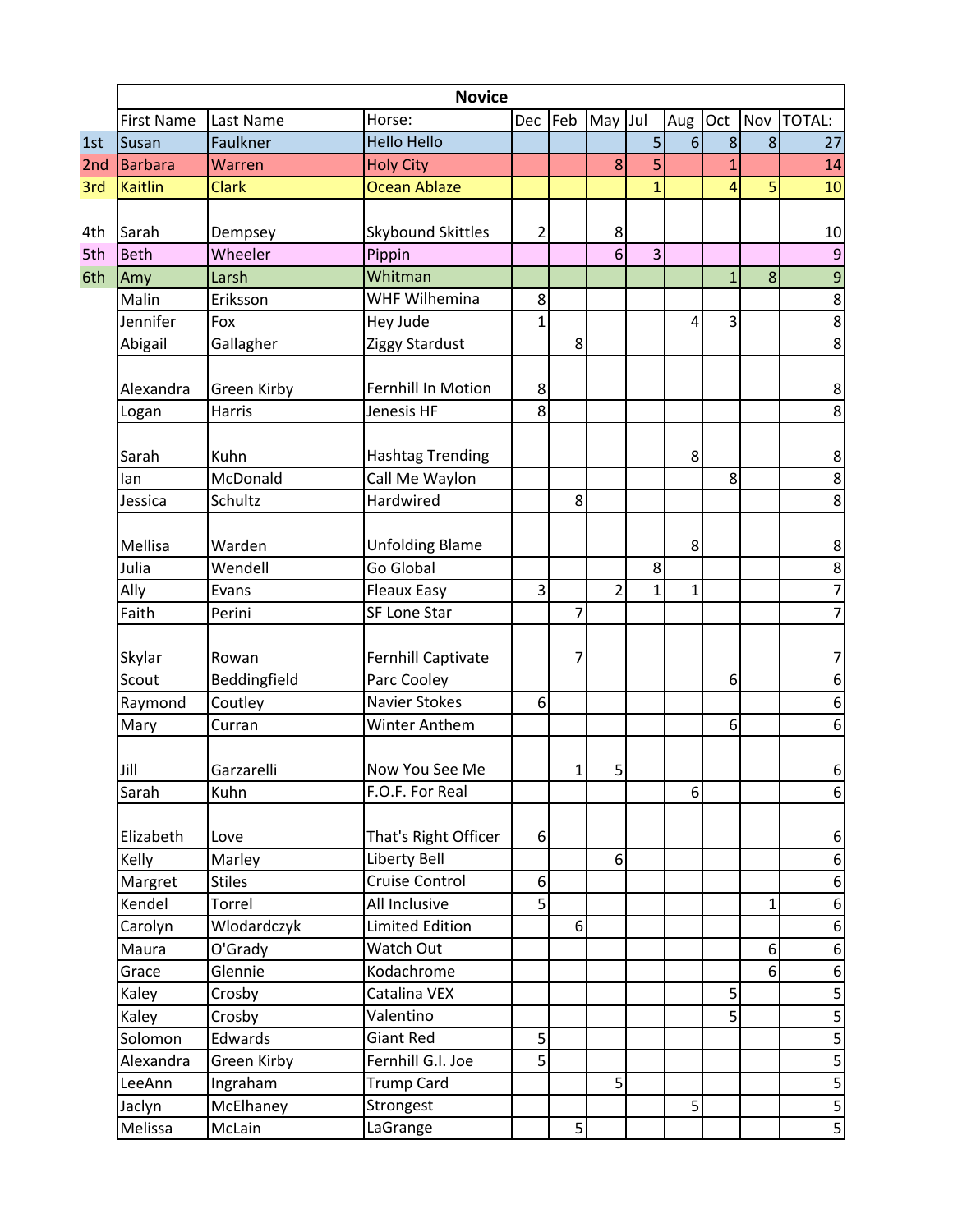| Kathleen       | Parker         | Picture in My Head       |                |                |                | 4            |                |                | 1                       | 5                                |
|----------------|----------------|--------------------------|----------------|----------------|----------------|--------------|----------------|----------------|-------------------------|----------------------------------|
| Jessica        | Shultz         | Angelic Warrior          |                |                |                |              | 5              |                |                         | $\overline{5}$                   |
| Julia          | Davis          | A Funny Thing            |                |                |                |              |                |                | 5                       | $\overline{5}$                   |
| Kaitlyn        | Adams          | Chance                   | 4              |                |                |              |                |                |                         | 4                                |
|                |                |                          |                |                |                |              |                |                |                         |                                  |
| Mallory        | Distler        | <b>Quality Addiction</b> |                | 4              |                |              |                |                |                         | 4                                |
| Sonja          | Henze          | Jelly Bean               |                | $\overline{4}$ |                |              |                |                |                         | 4                                |
| Gabrielle      | Huchison       | <b>Unusual Gator</b>     |                |                |                |              |                | 4              |                         | 4                                |
| Dawn           | Johnson        | <b>Broadway Bobby</b>    |                |                | 4              |              |                |                |                         | 4                                |
| Ana            | Kaplon         | Royalz Gold              |                |                |                | $\mathbf{1}$ | 3              |                |                         | 4                                |
| <b>Brianna</b> | Manning        | <b>Adrenaline Rush</b>   |                |                | 4              |              |                |                |                         | 4                                |
|                |                | Give Romance a           |                |                |                |              |                |                |                         |                                  |
| Samantha       | Parker         | Chance                   |                |                |                |              | 4              |                |                         | 4                                |
| Molly          | Scher          | Inferno                  | 4              |                |                |              |                |                |                         | 4                                |
| Emily          | Thomas         | <b>Fernhill Famous</b>   | 4              |                |                |              |                |                |                         | 4                                |
| Katherine      | Wieters        | Darla                    |                |                |                |              |                |                | 4                       | 4                                |
| Elizabeth      | Vaughn         | Kendji du Haut du        |                |                |                |              |                |                | 4                       | 4                                |
| Lauren         | Campbell       | <b>Drumcrave Frank</b>   | 3              |                |                |              |                |                |                         | 3                                |
| Jill           | Condrey        | Wilbur                   |                |                |                |              | 3              |                |                         | $\overline{3}$                   |
| Olivia         | Grabaskas      | Dropkick Murphy          |                | 3              |                |              |                |                |                         | 3                                |
| Rachel         | Liebelt        | Sir Eske                 |                |                | 3              |              |                |                |                         | $\overline{3}$                   |
| Sarah          | Lohnes         | D'Inzea                  |                |                |                |              |                | 3              |                         | $\overline{3}$                   |
| Mandy          | Powers         | Rockin Maria             | 3              |                |                |              |                |                |                         | $\overline{3}$                   |
| Margret        | <b>Stiles</b>  | Megnog                   |                |                | 3              |              |                |                |                         | $\overline{3}$                   |
| Erin           | Stormont       | Jude                     |                | 3              |                |              |                |                |                         | $\frac{1}{3}$                    |
| Ella           | Zivony         | Furioso's Jazz           |                |                |                |              |                |                | 3                       | $\overline{3}$                   |
| Arden          | Wildasin       | <b>KINA</b>              |                |                |                |              |                |                | $\overline{\mathbf{3}}$ | 3                                |
| Jared          | Beasley        | No Fawkes Given          |                |                |                |              |                | $\overline{2}$ |                         | $\overline{2}$                   |
| Alicia         | <b>Brigode</b> | Zen                      |                |                |                | $\mathbf{1}$ |                |                | $\mathbf 1$             | $\overline{2}$                   |
| Heather        | <b>Bush</b>    | <b>Bond 007</b>          | $\overline{2}$ |                |                |              |                |                |                         | $\overline{2}$                   |
| Sarah          | <b>Estess</b>  | Lottery Ticket           |                |                |                |              |                | $\overline{2}$ |                         | $\overline{2}$                   |
| Huxley         | Greer          | Roman Holiday WE         |                | $\overline{2}$ |                |              |                |                |                         | $\overline{2}$                   |
| Melissa        | Gross          | Alaska                   |                | $\overline{2}$ |                |              |                |                |                         | $\overline{2}$                   |
| Logan          | Harris         | Cabin Crimson LH         |                |                |                |              | $\overline{a}$ |                |                         | $\overline{2}$                   |
| Donald         | Kamenz`        | Jones Player             |                |                |                |              | $\overline{2}$ |                |                         | $\overline{2}$                   |
| Ana            | Kaplon         | Evaluvnmachine           |                |                | $\overline{2}$ |              |                |                |                         | $\overline{2}$                   |
|                |                |                          |                |                |                |              |                |                |                         |                                  |
| Carson         | Langenberg     | Monterrey la Silla       |                |                | $\overline{2}$ |              |                |                |                         | $\overline{2}$<br>$\overline{2}$ |
| Kirsten        | LaVassar       | Hallygul                 |                |                |                |              | $1\vert$       | $1\vert$       |                         |                                  |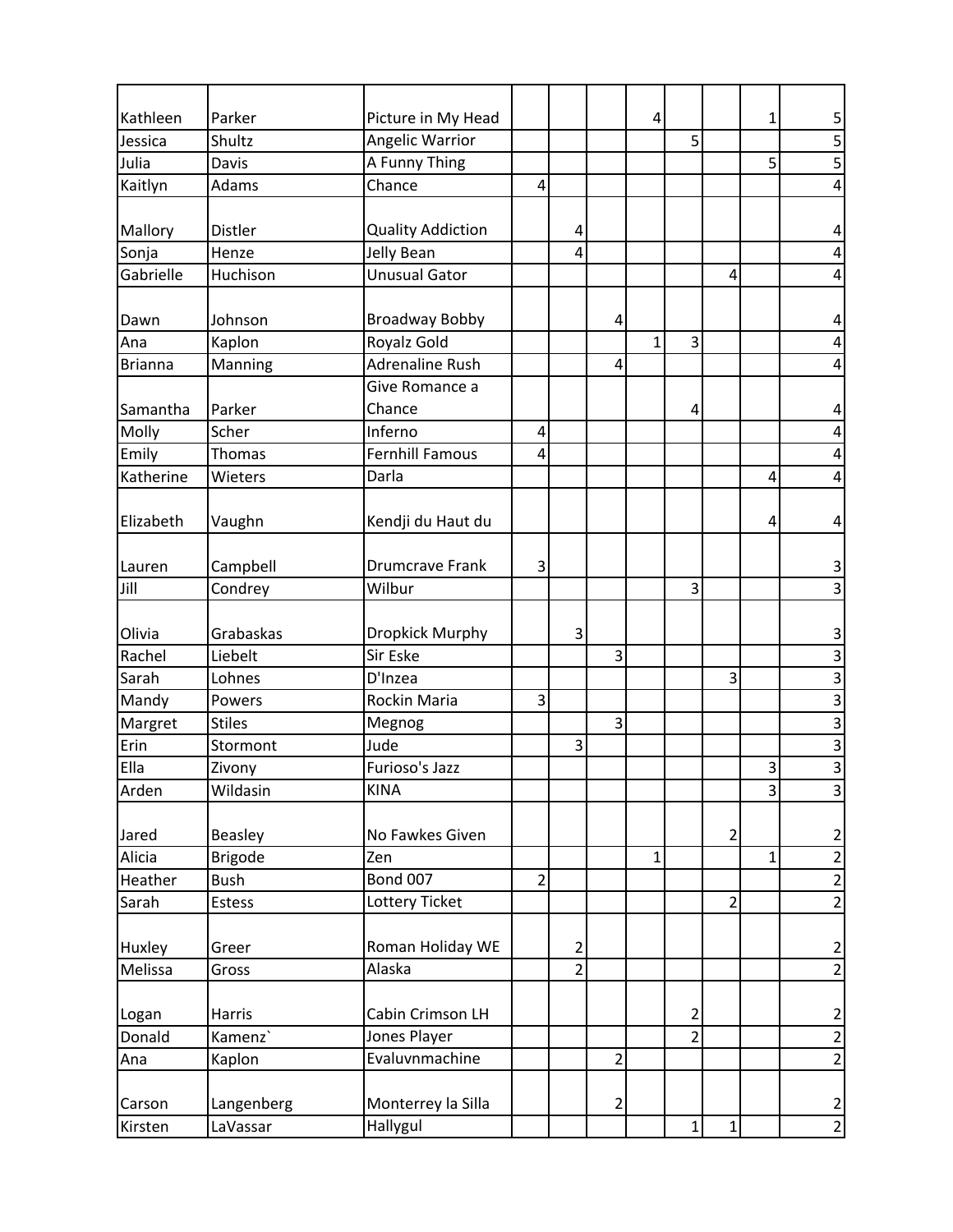|           |                            | Markham's               |              |              |             |                |             |              |                |                |
|-----------|----------------------------|-------------------------|--------------|--------------|-------------|----------------|-------------|--------------|----------------|----------------|
| Alexandra | Multz                      | Moontide                | 2            |              |             |                |             |              |                | 2              |
| Jake      | Tessler                    | Don Conrad              |              |              |             | $\overline{2}$ |             |              |                | $\overline{c}$ |
| Michaela  | Hughes                     | My Desire               |              |              |             |                |             |              | $\overline{2}$ | $\overline{2}$ |
| Molly     | Barbour                    | <b>Flying Scotsman</b>  |              |              |             |                |             | $\mathbf 1$  |                | $\overline{1}$ |
| Jared     | Beasley                    | London                  |              |              |             | $\mathbf{1}$   |             |              |                | 1              |
| Emily     | <b>Beshear</b>             | Plumpjack               |              | $\mathbf{1}$ |             |                |             |              |                | $\mathbf 1$    |
| Alicia    | <b>Brigode</b>             | <b>Flaubert DF</b>      |              |              |             | $\mathbf{1}$   |             |              |                | $\mathbf 1$    |
| Kaitlin   | Clark                      | Champ                   |              |              |             |                | 1           |              |                | $\mathbf{1}$   |
| Melissa   | Coates                     | <b>First Drink</b>      |              |              |             |                | $\mathbf 1$ |              |                | $\overline{1}$ |
| Amy       | Cobb                       | Irish Colony            |              |              |             |                | 1           |              |                | 1              |
| Amy       | Cobb                       | Swift Journey           |              |              |             | 1              |             |              |                | $\mathbf 1$    |
| Nilson    | Da Silva                   | Candola                 |              |              |             | $\mathbf{1}$   |             |              |                | $\mathbf 1$    |
| Karinn    | Delap                      | Wishum                  |              |              |             |                |             | $\mathbf{1}$ |                | $\mathbf{1}$   |
| Shawn     | Dodge                      | <b>True Illusion</b>    |              |              |             | $\mathbf{1}$   |             |              |                | $\mathbf 1$    |
| Keyanna   | Farken                     | <b>Big Roar</b>         | 1            |              |             |                |             |              |                | 1              |
|           |                            |                         |              |              |             |                |             |              |                |                |
| Devon     | Fowler                     | Art of Investment       |              |              |             | 1              |             |              |                | 1              |
| Molly     | Giles                      | Joey                    |              |              |             |                | $\mathbf 1$ |              |                | 1              |
| Ashley    | Goodroe                    | Aspen                   |              |              |             |                |             | $\mathbf{1}$ |                | $\mathbf 1$    |
| Lindsey   | Groves                     | <b>Cosmic Giant</b>     |              | 1            |             |                |             |              |                | 1              |
| Jodi      | Hemry                      | <b>Electric Biscuit</b> |              |              |             |                |             | 1            |                | $\overline{1}$ |
|           |                            | <b>APG Pragmatic</b>    |              |              |             |                |             |              |                |                |
| Jamie     | Hood                       | Flutter                 |              | 1            |             |                |             |              |                | 1              |
| Ann       | Inabinett                  | Resonance               | 1            |              |             |                |             |              |                | $\mathbf{1}$   |
| Heidi     | Jones                      | You Got It              |              | 1            |             |                |             |              |                | 1              |
| Steven    | Long                       | Prairie Master          |              |              | 1           |                |             |              |                | $\mathbf 1$    |
| Natiel    | McKim                      | The Flying Iris         |              | $\mathbf{1}$ |             |                |             |              |                | $\mathbf 1$    |
| Layna     | McLain                     | Check My Six            |              |              |             |                |             | $\mathbf{1}$ |                | $\mathbf{1}$   |
| Risa      | Moon                       | Tuck                    | 1            |              |             |                |             |              |                | $\mathbf{1}$   |
| McKenna   | Moran                      | <b>Hashtag Trending</b> |              |              |             |                |             | $1\vert$     |                | $\mathbf{1}$   |
|           |                            |                         |              |              |             |                |             |              |                |                |
| Chris     | Nuesch                     | My Southern Bella       |              |              |             |                |             | $\mathbf{1}$ |                | 1              |
| Gillian   | O'Leary                    | Don Conrad              | $\mathbf{1}$ |              |             |                |             |              |                | $\mathbf{1}$   |
|           |                            |                         |              |              |             |                |             |              |                |                |
|           |                            | My Patronus Charm       |              |              |             |                |             |              |                |                |
| Emme      | Peterman                   | aka TJ MAXX             |              |              | 1           |                |             |              |                | 1              |
| Alyssa    | Peterson                   | St. Patuxent            |              |              | $\mathbf 1$ |                |             |              |                | $\mathbf 1$    |
| Shannon   | Riley                      | Dry Lake                | $\mathbf{1}$ |              |             |                |             |              |                | $\mathbf{1}$   |
| Shannon   | Riley                      | Infinity by Infinity    | 1            |              |             |                |             |              |                | 1              |
| Jennifer  | Stein                      | <b>Ticket To Ride</b>   |              | $\mathbf 1$  |             |                |             |              |                | $\mathbf 1$    |
| Deirdre   | <b>Stoker Vaillancourt</b> | Eluca                   |              |              |             |                | 1           |              |                | $\mathbf 1$    |
| Nancy     | Wilson                     | Lagerfield              | $\mathbf{1}$ |              |             |                |             |              |                | $\mathbf{1}$   |
|           |                            | <b>Monarts Diamond</b>  |              |              |             |                |             |              |                |                |
| Nancy     | Wise                       | Lad                     | 1            |              |             |                |             |              |                | 1              |
|           |                            |                         |              |              |             |                |             |              |                |                |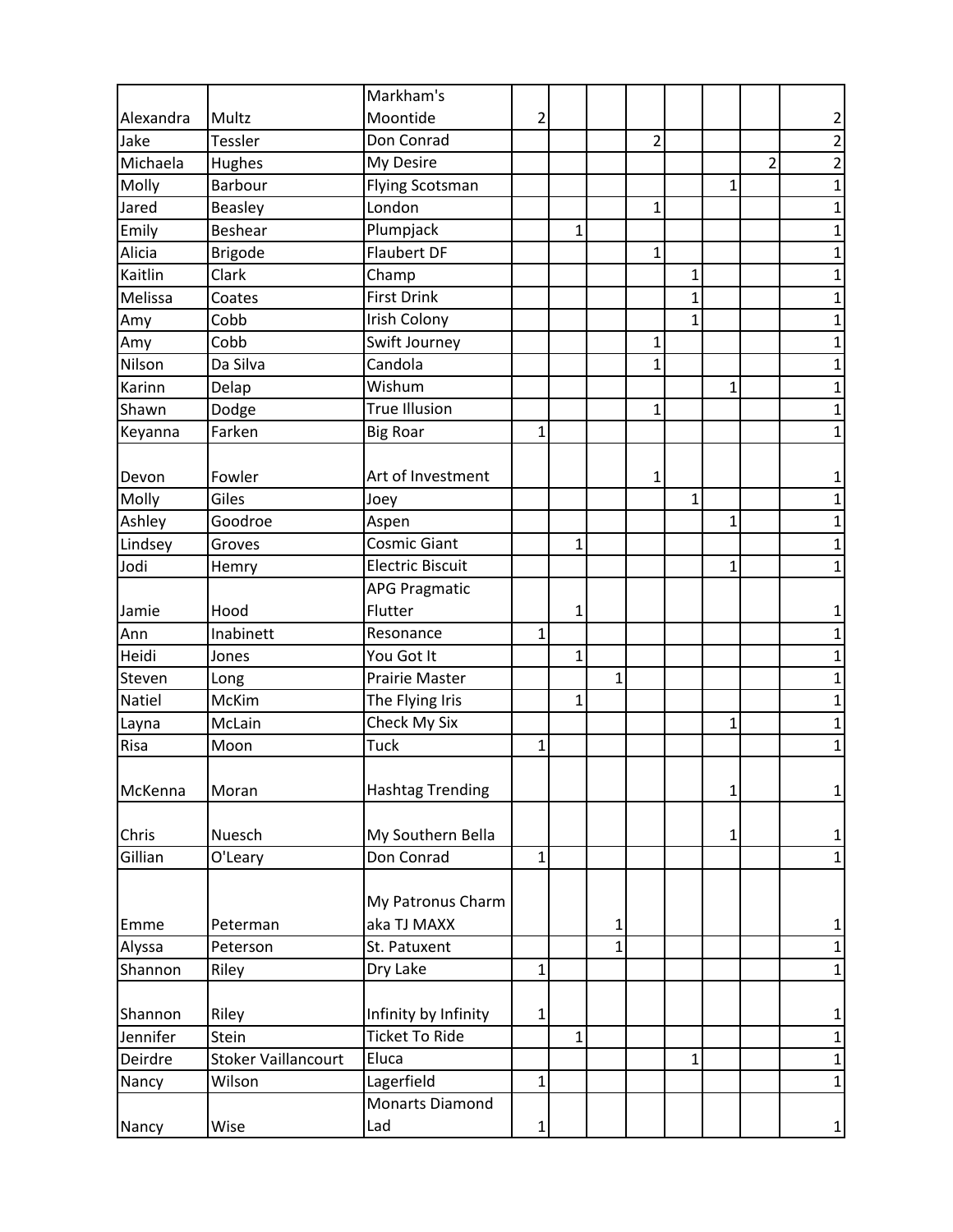| Nancy   | Wise           | Monbeg Blue Moon     |  |  |  |  |
|---------|----------------|----------------------|--|--|--|--|
| Jill    | Timmons        | <b>Fabulous Fred</b> |  |  |  |  |
| Cynthia | Greene         | Pop The Cork         |  |  |  |  |
| Sarah   | Hansel         | <b>Buzz</b>          |  |  |  |  |
| Madelyn | Eaves          | <b>Forerst Gump</b>  |  |  |  |  |
| Erin    | <b>Buckner</b> | Erathos-R            |  |  |  |  |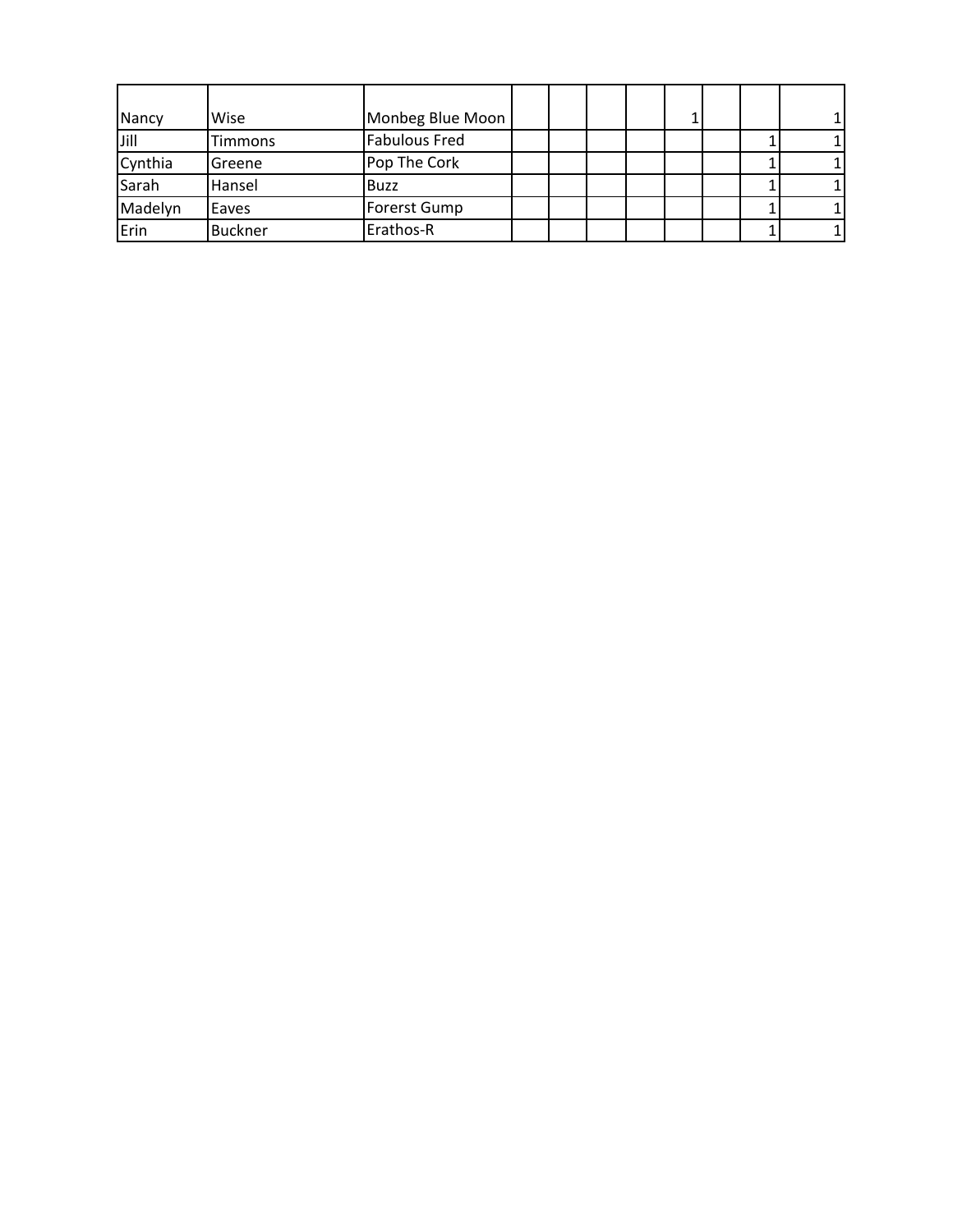|     | <b>Training</b>   |                         |                             |     |     |                  |   |                |                |                |                  |
|-----|-------------------|-------------------------|-----------------------------|-----|-----|------------------|---|----------------|----------------|----------------|------------------|
|     | <b>First Name</b> | Last Name               | Horse:                      | Dec | Feb | May July Aug Oct |   |                |                | Nov            | <b>TOTAL:</b>    |
| 1st | Marissa           | Griffin                 | Conquistador                | 8   |     | $\bf 8$          |   |                |                |                | 16               |
| 2nd | <b>Beth</b>       | Wheeler                 | Pippin                      |     |     |                  |   |                | 3              | 8              | 11               |
| 3rd | <b>Danielle</b>   | <b>Moore</b>            | <b>Tenth Rendition</b>      | 4   |     |                  | 6 |                |                |                | 10               |
|     |                   |                         |                             |     |     |                  |   |                |                |                |                  |
| 4th | Mallory           | Brazzell                | Sheza Patchwork Kid         |     |     | 5                | 4 |                | 1              |                | 10               |
| 5th | Erin              | <b>Flynn Mobley</b>     | Divine Legacy               |     |     |                  |   |                | 8              |                | $\boldsymbol{8}$ |
| 6th | Matthew           | Ulmer                   | <b>Kings Carter</b>         |     | 8   |                  |   |                |                |                | $\overline{8}$   |
|     | Annie             | Goodwin                 | Global Halcyon              |     |     | 8                |   |                |                |                | 8                |
|     | Alden             | Leavitt                 | Castleblayney Gold          |     |     |                  |   | 8              |                |                | 8                |
|     | Denise            | Norton                  | Talulla                     |     |     |                  | 8 |                |                |                | $\overline{8}$   |
|     | Caitlin           | Silliman                | <b>Excel Star Eye Candy</b> | 8   |     |                  |   |                |                |                | 8                |
|     | Heidi             | White                   | FE Lobo                     |     |     |                  |   |                | 8              |                | 8                |
|     | Olivia            | Moore                   | Kubota                      |     |     |                  |   |                |                | 8              | 8                |
|     | Laurie            | <b>Broome</b>           | <b>Running Wolfe</b>        |     |     |                  | 5 | $\overline{2}$ |                |                | $\overline{7}$   |
|     | Jody              | Cattell                 | Pois de Senteur             |     |     | 5                |   |                |                | $\overline{2}$ | 7                |
|     | Amy               | Cobb                    | Swift Journey               | 6   |     |                  |   |                |                |                | 6                |
|     | Kaitlyn           | <b>Brittendall</b>      | FE Dream On                 |     |     |                  |   |                | 6              |                | $\boldsymbol{6}$ |
|     | Lawlor            | <b>Brown</b>            | Ulysses                     | 6   |     |                  |   |                |                |                | 6                |
|     | Heather           | <b>Bush</b>             | <b>Bond 007</b>             |     |     | 6                |   |                |                |                | $\boldsymbol{6}$ |
|     | Allisa            | <b>Huestis</b>          | Ardanza                     |     |     | 4                |   |                | 1              | $\mathbf{1}$   | 6                |
|     | Alden             | Leavitt                 | <b>Mighty Smart</b>         |     | 6   |                  |   |                |                |                | $\boldsymbol{6}$ |
|     | Dara              | Legg                    | Mr. Brown                   |     |     | 6                |   |                |                |                | $\boldsymbol{6}$ |
|     | Stephanie         | Letarte                 | Milenko                     | 6   |     |                  |   |                |                |                | 6                |
|     | Heidi             | White                   | Captain Fernhill            |     |     |                  |   |                | 6              |                | 6                |
|     | Jennifer          | Holder                  | Vanity One                  |     |     |                  |   |                |                | 6              | $\boldsymbol{6}$ |
|     | Mikki             | Kuchta                  | Semore Smoke                |     |     |                  |   |                |                | 6              | 6                |
|     | Jade              | Anderson                | Midnight Krogh              |     |     |                  |   |                | 5              |                | 5                |
|     | Sydney            | Jordan                  | Cast Away                   |     |     |                  |   |                | $\overline{5}$ |                | $\overline{5}$   |
|     | Jessiva           | Savage                  | <b>Bourdon Gingerbear</b>   |     |     |                  |   | 5              |                |                | 5                |
|     | Jessica           | Shultz                  | Hardwired                   |     |     |                  |   | 3              | $\overline{2}$ |                | $\mathsf S$      |
|     | Emily             | Thomas                  | <b>Fernhill Famous</b>      |     | 5   |                  |   |                |                |                | 5                |
|     | Julia             | Wendell                 | Go Global                   | 5   |     |                  |   |                |                |                | $\mathsf S$      |
|     | Kristin           | Schmolze                | Ivanesque                   |     |     |                  |   |                |                | 5 <sub>l</sub> | $\mathsf S$      |
|     |                   |                         | <b>Excel Star Over The</b>  |     |     |                  |   |                |                |                |                  |
|     | Lauren            | Alexander               | Moon                        |     |     |                  |   |                |                | 5              | 5                |
|     | Erin              | <b>Bovais</b>           | Sir Real                    |     |     |                  |   | $\overline{4}$ |                |                | $\pmb{4}$        |
|     | <b>Bradley</b>    | Champagne               | <b>First Venture</b>        |     | 4   |                  |   |                |                |                | 4                |
|     | Alexa             | Duncan                  | Double Trouble              |     |     |                  |   |                | 4              |                | 4                |
|     | Ally              | Evans                   | <b>Fleaux Easy</b>          |     |     |                  |   |                | 1              | $\overline{3}$ | $\pmb{4}$        |
|     | Lindsay           | <b>Staiano Williams</b> | <b>Bernie's Pride</b>       |     |     | 4                |   |                |                |                | $\overline{4}$   |
|     | Anna              | Stooksbury              | Shananigan                  |     |     |                  |   |                | 4              |                | $\pmb{4}$        |
|     | Laura             | Vandervliet             | FGF Papamac                 | 4   |     |                  |   |                |                |                | $\overline{4}$   |